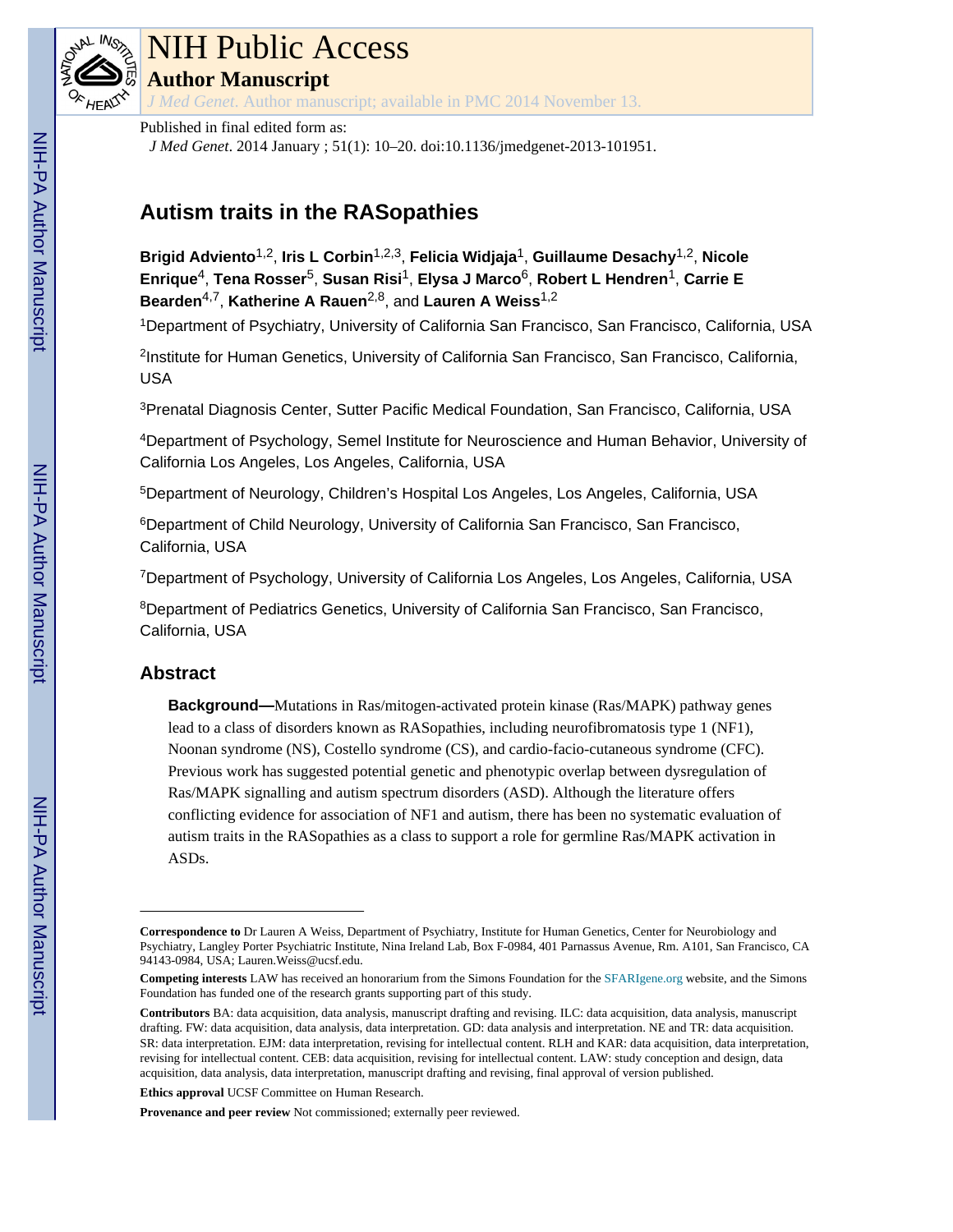**Methods—**We examined the association of autism traits with NF1, NS, CS and CFC, comparing affected probands with unaffected sibling controls and subjects with idiopathic ASDs using the qualitative Social Communication Questionnaire (SCQ) and the quantitative Social Responsiveness Scale (SRS).

**Results—**Each of the four major RASopathies showed evidence for increased qualitative and quantitative autism traits compared with sibling controls. Further, each RASopathy exhibited a distinct distribution of quantitative social impairment. Levels of social responsiveness show some evidence of correlation between sibling pairs, and autism-like impairment showed a male bias similar to idiopathic ASDs.

**Conclusions—**Higher prevalence and severity of autism traits in RASopathies compared to unaffected siblings suggests that dysregulation of Ras/MAPK signalling during development may be implicated in ASD risk. Evidence for sex bias and potential sibling correlation suggests that autism traits in the RASopathies share characteristics with autism traits in the general population and clinical ASD population and can shed light on idiopathic ASDs.

# **INTRODUCTION**

Autism spectrum disorders (ASDs) are neurodevelopmental disorders characterised by specific impairments in language, communication, social skills and presence of restricted or repetitive interests and behaviours. The prevalence of ASDs is estimated to be 0.5–2.0% in the USA.<sup>12</sup> It has been long known that several Mendelian disorders are associated with autism. The most well established of these, including fragile X syndrome, tuberous sclerosis, Rett syndrome, and *PTEN* mutation account for up to 5% of ASDs.<sup>3</sup> Additional rare autosomal dominant or recessive disorders, such as Smith–Lemli–Opitz syndrome, Timothy syndrome and CHARGE syndrome have been described as associated with autism in clinical reports.<sup>4</sup> There is recent resurgence of interest in rare highly penetrant single nucleotide variants (SNV) analogous to these traditional genetic models that may influence risk for idiopathic autism.<sup>5–9</sup> To date, estimates suggest that SNVs and copy number variants (CNV) acting in dominant, recessive, or X-linked models might account for a small proportion of autism, and common single nucleotide polymorphisms (SNP) can account for nearly half the variation in autism, with the remainder yet unknown, but potentially including additional, less penetrant rare variants, or complex mechanisms, such as gene-gene interaction or geneenvironment interaction.<sup>10</sup> However, it is yet unclear whether the same genes may act through rare, highly penetrant mutations and common genetic risk factors. Additionally, although many approaches have attempted to identify 'pathways' implicated in ASDs to unify disparate genes, these data have not converged to provide conclusive and wellreplicated evidence.

There is emerging speculation that dysregulation of Ras/mitogen-activated protein kinase (Ras/MAPK) signalling contributes to common risk factors and rare known genetic causes of ASDs.11 The Ras/MAPK pathway is best known for somatic mutations in cancer, but its signalling is essential in the regulation of the cell cycle, differentiation, growth and cell senescence, all of which are critical in development. Genome-wide CNV analyses suggest Ras/MAPK pathway involvement in idiopathic autism.<sup>12</sup> SNP association and rare sequence variants in the Ras/MAPK pathway in ASDs have been reported.1314 A recent review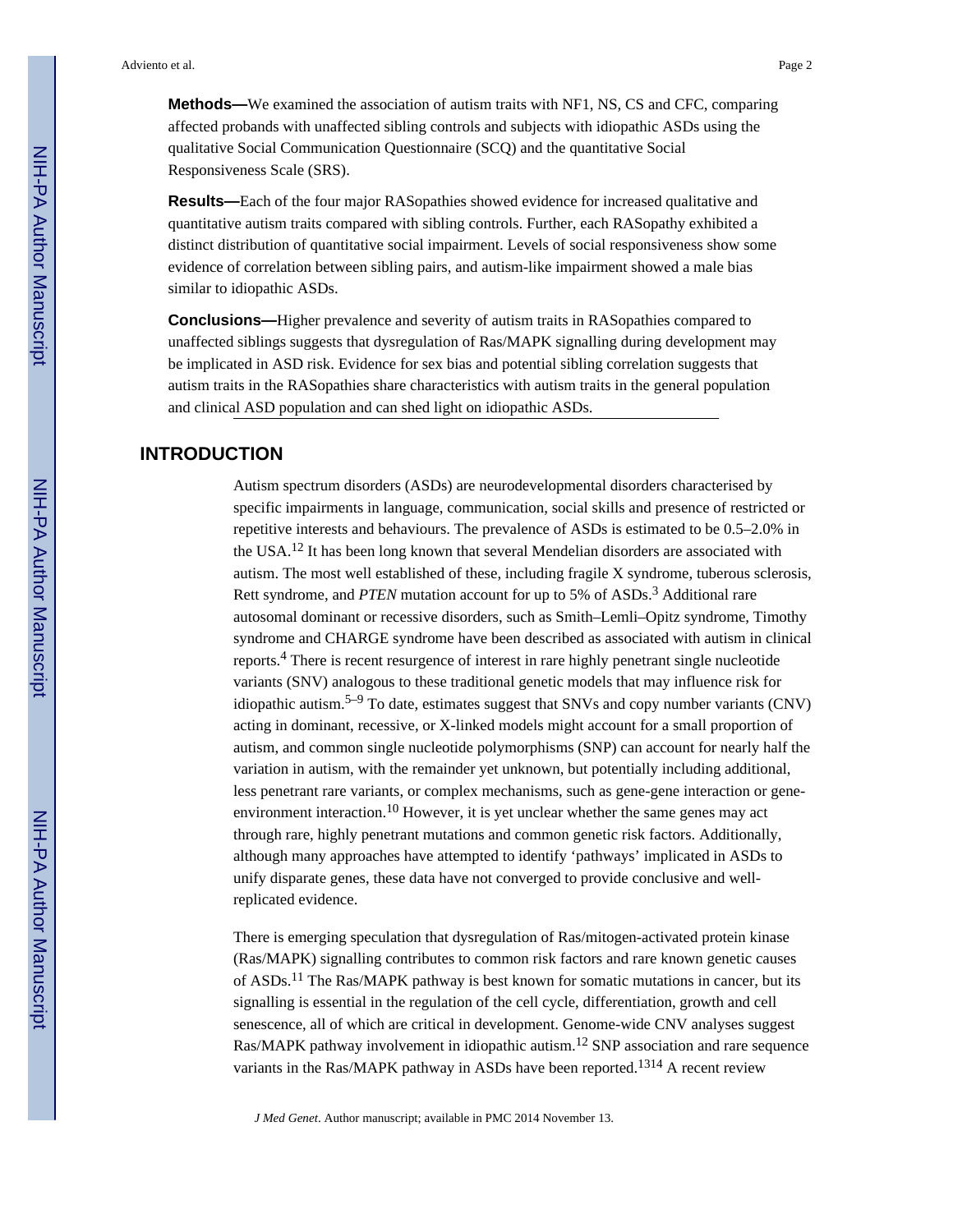summarises ASD candidate genes and/or CNVs related to Ras/MAPK signalling. Intersection with the Ras/MAPK pathway is also found in syndromic disorders with high penetrance of ASDs, including tuberous sclerosis, Smith-Lemli-Opitz syndrome, Rett syndrome, and fragile X syndrome.<sup>16</sup> However, these prior reports are inferential at best in ascribing a relationship between Ras/MAPK activity and ASDs, and no previous study has systematically assessed individuals with germline mutations along multiple direct members of the classical Ras/MAPK signalling pathway for autism traits.

Germline mutation in genes that encode primary protein components of the Ras/MAPK pathway causes a class of developmental disorders called RASopathies (table 1). Initial reports suggested an increased rate of autism in individuals with the most common of the RASopathies, neurofibromatosis type 1 (NF1), $17-19$  although conflicting data called these reports into question.2021 Recent studies have supported an association using questionnaire measures of dimensionally assessed autism-relevant traits.22–23 In addition to NF1, other RASopathies include Noonan syndrome (NS), Costello syndrome (CS), and cardio-faciocutaneous syndrome (CFC), and together they make up a common class of single-gene developmental disorders. While each RASopathy exhibits unique phenotypic features, they share characteristic features including craniofacial dysmorphology, cardiac malformations and cutaneous, musculoskeletal and ocular abnormalities, as well as varying degrees of neurocognitive impairment, usually none to mild in NF1 and NS, and anywhere from mild to severe in CS and CFC.<sup>24–28</sup> The literature or parent report, to date, suggests features reminiscent of autism to some extent for each RASopathy, but is far from conclusive.29–35

Although similarities in the cognitive and behavioural profiles of RASopathies and ASDs can be extracted, no previous systematic assessment of ASDs or autism traits across the RASopathies has been performed. In NF1, overall cognitive deficits have been associated with specific brain lesions (T2 hyperintensity on MRI), thus attributed to secondary effects rather than primary consequences of increased Ras/MAPK activity.36 Studying additional RASopathies not characterised by these lesions can aid in identifying true 'pathway' effects.<sup>3738</sup> Additionally, no data exists separating RASopathy mutation effects from shared genetic and environmental similarities with unaffected siblings, or comparing RASopathy autism trait profiles with a clinical ASD sample. We therefore screened a large RASopathy population for autism traits and compared them with unaffected sibling controls and idiopathic ASD subjects to determine the prevalence of autism features in each of the RASopathies individually and whether, as a class, these disorders might shed light on genetic risk for ASDs. This study is the first of its kind and can thus provide unique and important insight into the role of a well-known signalling pathway in predisposition to ASDs.

# **SUBJECTS AND METHODS**

#### **UCSF subjects**

Subjects with RASopathies were recruited at the University of California, San Francisco (UCSF) NF/Ras Pathway Genetics Clinic and three national RASopathy family meetings (Chicago, Illinois, USA, July 2011; Berkeley, California, USA, July 2009; Orlando, Florida, USA, August 2013). Additional families were recruited at a UCSF NF Symposium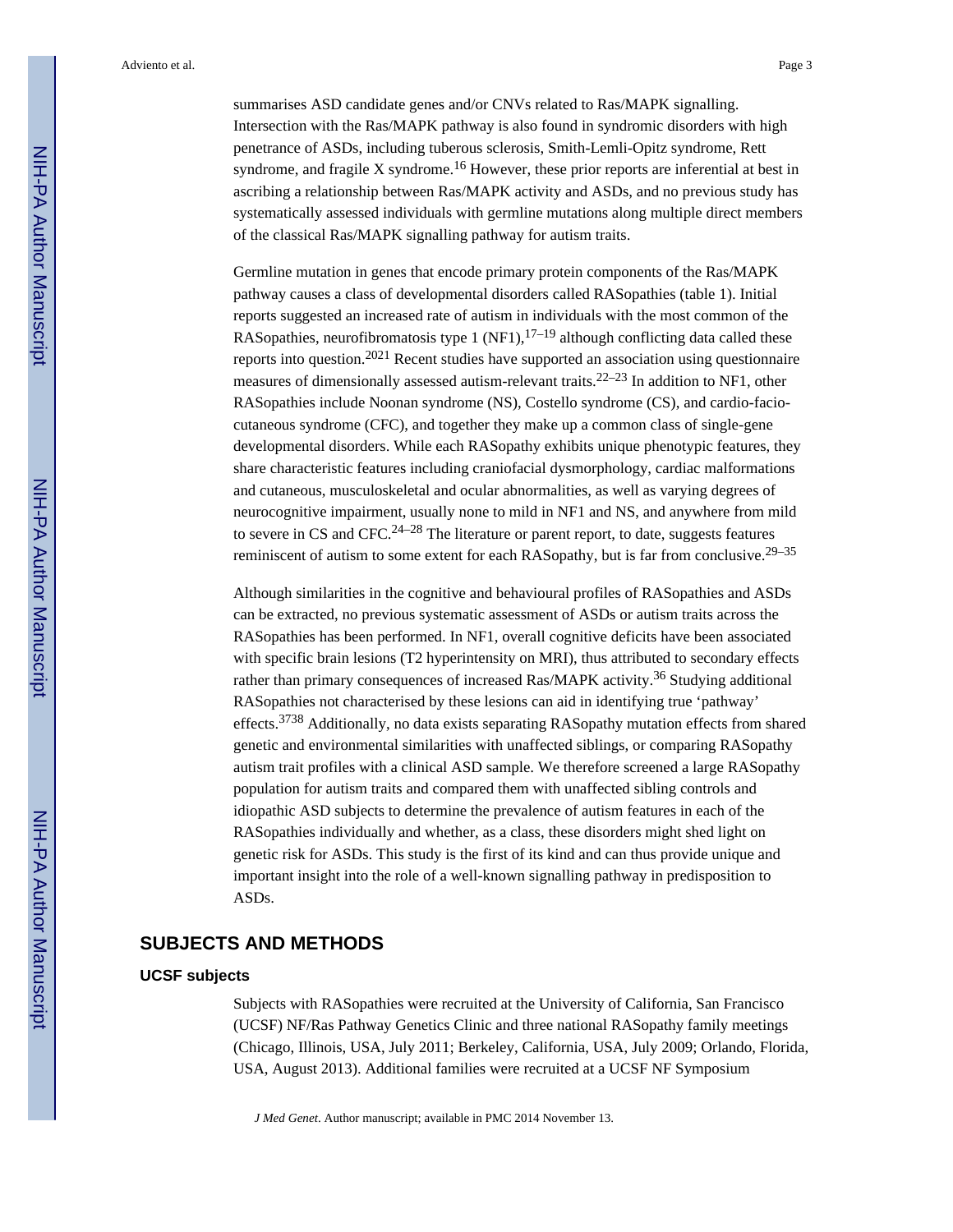(November 2011), and through RASopathy groups: NF, Inc., Children's Tumor Foundation, Noonan Foundation, CFC International, Costello Syndrome Family Support Network, and Costello Kids. Inclusion criteria was reported diagnosis of CFC, CS, NS, or NF1 by a medical geneticist, or diagnosis of NF1 by a neurologist. RASopathy subjects recruited at the UCSF clinic had initial or confirmed diagnoses by a medical geneticist (KAR). NF1 diagnosis was made using well-established criteria specified by the National Institutes of Health (NIH) Consensus Development Conference.39 Diagnosis of NF1, CFC, CS and NS subjects recruited via meetings or RASopathy groups was by parent report, and diagnosis by molecular testing was reported for a subset of all NF1 (11%), NS (56%), CS (84%) and CFC (83%) subjects. All subjects had parents with fluency in English. Because not all subjects were diagnosed by study personnel or reported a known mutation, we performed main analyses with and without individuals with reported mutations, and determined that inclusion of non-molecular diagnoses did not have a significant impact on our results (data not shown). Questionnaires were distributed in person or by mail.

Of 231 RASopathy probands, 108 have healthy full sibling participants. Siblings of RASopathy subjects were excluded if there was parental indication of possible RASopathy or ASD reported prior to data collection. This included two siblings with suspected NF1, and three siblings with ASDs. Two CFC probands in two different pairs of monozygotic twins were excluded. Participants less than 12 months old (n=1) were excluded, since questionnaire items pertain to behaviours typically exhibited above this age. Participants less than 3 years old were excluded if more than two questionnaire items were blank  $(n=2)$ , as this was a potential indicator that pertinent developmental milestones had not been mastered. Subjects with idiopathic ASDs were recruited at the UCSF Autism Clinic and through local outreach, including the Golden Gate Regional Center. All ASD subjects had received prior ASD diagnosis by a professional and had no known autism-associated genetic disorders. All participants provided written consent as approved by the UCSF Human Research Protection Program (CHR #10-02794).

#### **UCLA subjects**

At UCLA, participants with NF1 aged 10–45 years were recruited via online posting (NF, Inc., and Children's Tumor Foundation), as well as through the Neurofibromatosis and Neurocutaneous Disorders clinic at Children's Hospital, Los Angeles. All had been previously diagnosed with NF1 by a physician. Prior to entering the study, a study paediatric neurologist (TR) confirmed that all NF1 participants fulfilled the diagnostic criteria specified by the National Institutes of Health Consensus Development Conference. Additional inclusion criteria required that the subject be fluent in English, have a full-scale IQ greater than 70 with no history of MR, and no significant intracranial pathology (brain tumour, hydrocephalus) indicated by reports of previously diagnosed MRI abnormalities. Because these inclusion criteria were slightly different from the UCSF criteria (IQ, MRI screening), main analyses were compared in the UCLA and UCSF components of the NF1 sample separately, and no significant differences were noted (data not shown). All participants provided written consent for participation, as approved by the institutional review board of the University of California, Los Angeles (UCLA, IRB#10-000518).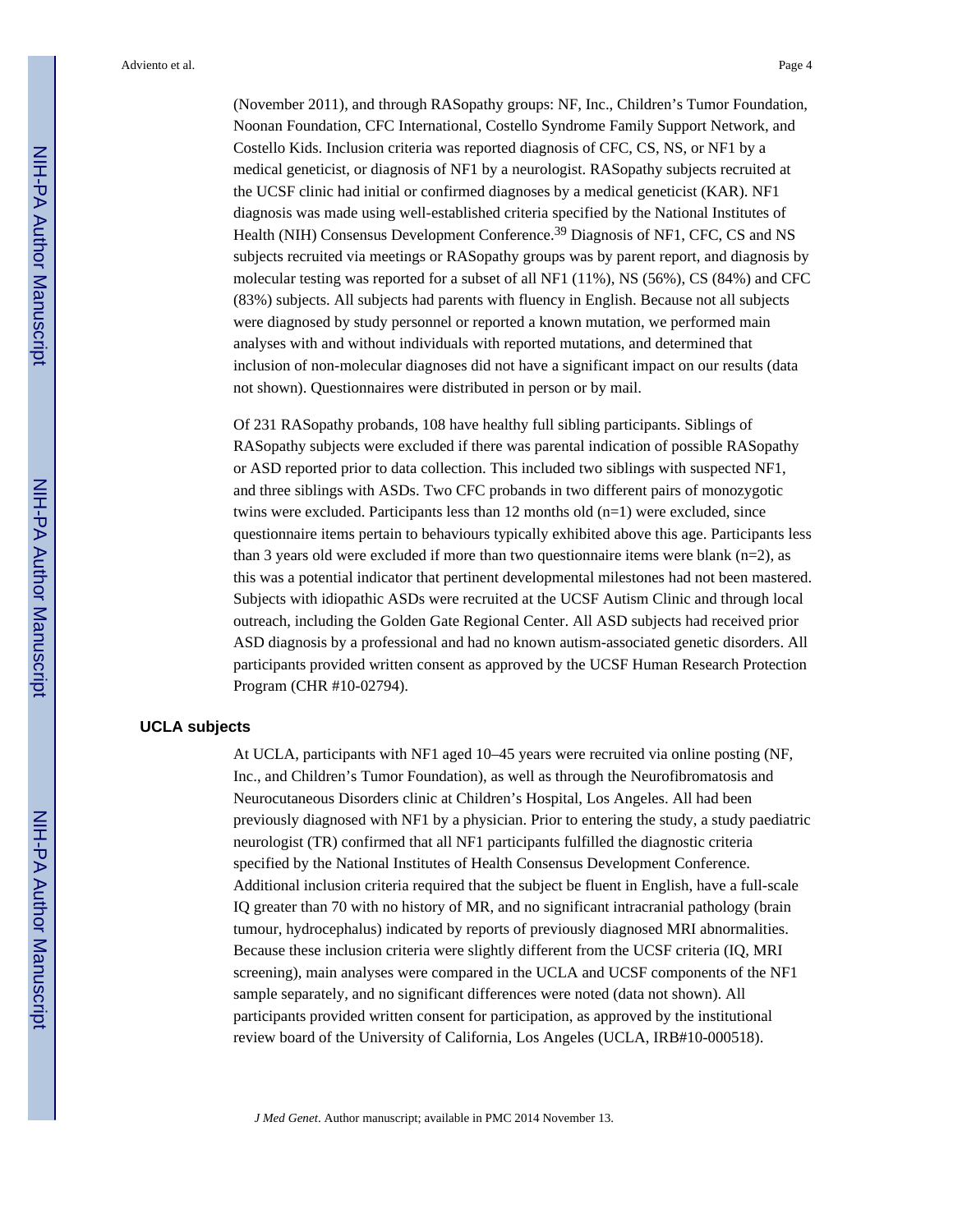#### **Questionnaire measures**

**Social Communication Questionnaire—**The Social Communication Questionnaire  $(SCO)$ ,<sup>40</sup> based on the Autism Diagnostic Interview,<sup>41</sup> is used as a binary measure of autism traits, with the threshold of scores 15 or higher used as a proxy for significant autism features.42 When possible, the SCQ was given to parents of RASopathy subjects to fill out pertaining to their affected child and one healthy sibling. This screening instrument has established validity for an autism diagnosis, with a sensitivity of 86% and specificity of 78% when distinguishing autism from other diagnoses (excluding intellectual disability), and a sensitivity of 97% and specificity of 73% when distinguishing autism from intellectual disability.42 Previous reports indicate high base rates of Attention Deficit Hyperactivity Disorder (ADHD) in NF1,<sup>2223</sup> but studies indicate that the measure of ASD traits by SCQ is unaffected by ADHD symptomatology in clinical and general population samples.<sup>4344</sup>

**Social Responsiveness Scale—**The Social Responsiveness Scale (SRS) was distributed with the SCQ to parents of RASopathy subjects.<sup>4546</sup> The SRS is a 65-item parent questionnaire that measures social deficits characteristic of autism on a continuous severity index based on gender-normalised transformed scores (T-scores). In a normative sample, individuals with mild to moderate autism typically score in a range of 60–75, and severe autism is described at 76 or higher. When distinguishing severe autism from non-autism, the sensitivity and specificity of the SRS are 78% and  $67\%$ , respectively.<sup>41</sup> In addition to a total SRS score, subscores are given in five domains: social communication, social motivation, social awareness, social cognition and autistic mannerisms (restricted interests and repetitive behaviours). Previous studies have indicated that the severity of autism traits measured by the SRS is highly heritable in clinical populations and in the general population. Data obtained from families including at least one autistic child report correlation for parentreport SRS scores 0.35–0.38.4748 Similar SRS correlations (0.37–0.63) were found in samples of non-autistic fraternal twin pairs.<sup>4950</sup> Further, SRS scores are not significantly correlated with IQ, and not affected by the presence of ADHD.<sup>454951–53</sup>

Because we included some subjects younger than the ages for which these instruments have been validated, analysis was performed with and without the subjects younger than 3 years old (SCQ) or 4 years old (SRS) and the results were not different (data not shown).

Adult participants without available parents to complete the  $SCQ$  and  $SRS$  (n=22) were given the SRS for Adults (SRS-A) to be filled out by someone well acquainted with the participant, such as a spouse or sibling. Each item in the SRS-A corresponds to an item in the child and adolescent SRS, with slight variations in content that are developmentally appropriate for adults.51 Transformed scores from the SRS-A can thus be directly compared with parent-report SRS, and have been combined here.

#### **In-person assessment**

Local subjects to the San Francisco Bay Area who participated in our study and scored at or above the ASD cutoff for SCQ, SRS, or both (and one negative control scoring in the typical range on both), were offered participation in more extensive in-person assessment (n=34). Those who agreed to return for validation were administered comprehensive autism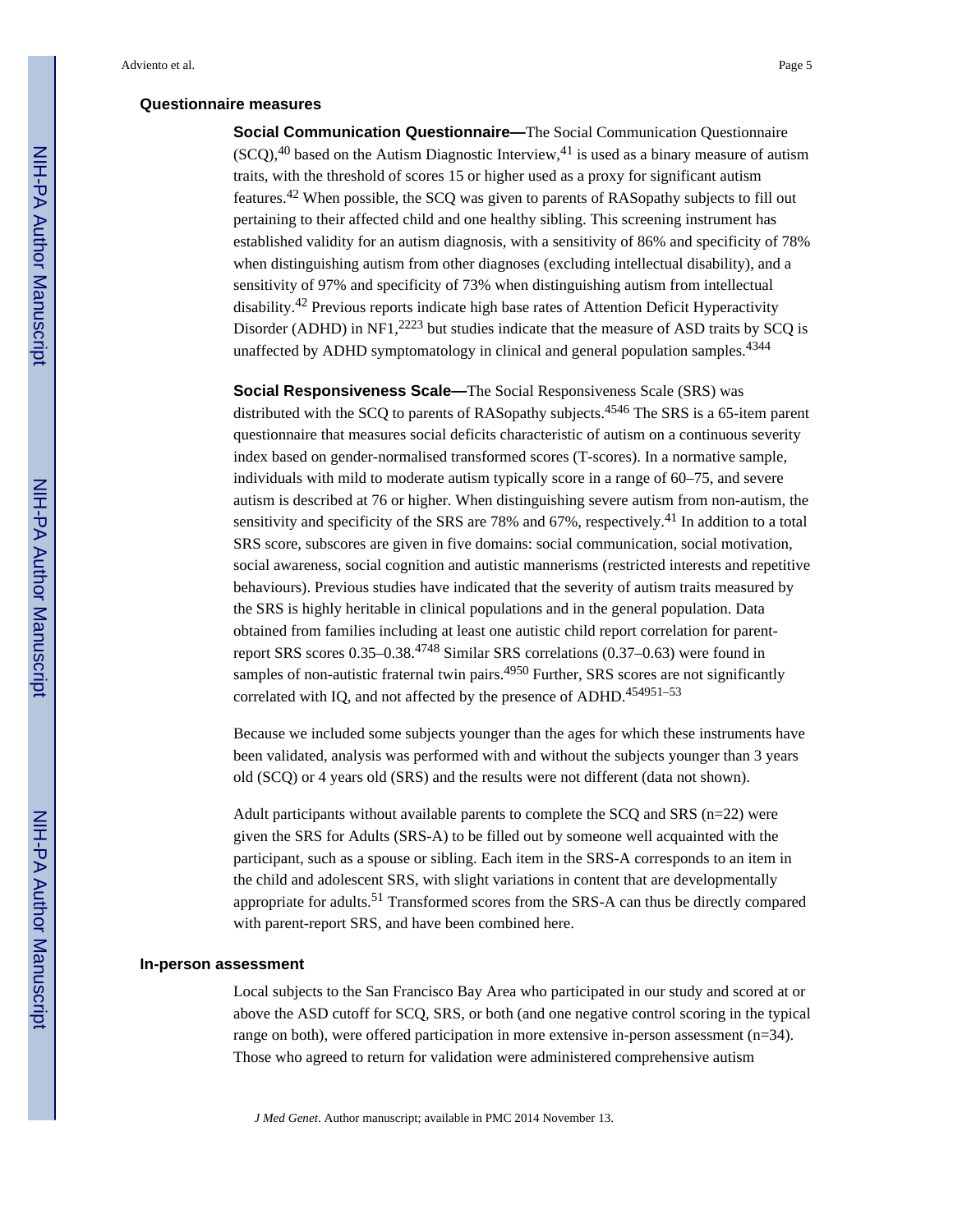diagnostic testing (n=7) using the Autism Diagnostic Observation Schedule-Second Edition Generic (ADOS), Autism Diagnostic Interview, Revised (ADI-R), Vineland Adaptive Behaviour Scales, Second Edition Parent/Caregiver Rating Form (VABS-II), see below. IQ testing was performed using age-appropriate Wechsler IQ tests.<sup>5455</sup> Additionally, a child psychiatrist met with subjects. A consensus panel discussed each validation subject and reviewed the research instruments and clinical impression. This panel included a child psychiatrist (RH), a psychologist (SR), a human geneticist (LAW), a child neurologist (EJM), a medical geneticist specialising in RASopathies (KAR), and the certified individual who administered the testing (FW).

#### **Autism diagnostic observation schedule**

The ADOS is a 30 min semistructured interview that assesses social interaction, communication, play and imaginative use of materials for individuals who may have autism.56 We used two modules of the ADOS Second Edition adapted to verbal fluency in children (module 3) and adolescents or adults (module 4). The ADOS has been shown to give reliable autism diagnoses in mixed samples with ASDs, other psychopathologies, intellectual disability and typical development,57–60 with a sensitivity of 92% and a specificity of 65% when distinguishing autism from non-autism and a sensitivity of 87% and specificity of 47% when distinguishing an ASD from non-autism.<sup>58</sup> ADOS ranks items in domains of social behaviour, communication and restricted or stereotyped interests on a scale from 0 (not abnormal) to 2 (abnormal) or 3 (severely abnormal). There is a classification of either autism or ASD when scores meet or exceed the cutoffs for social behaviour, communication and behaviour and communication combined. The ADOS was conducted and scored by research-certified examiners, and sessions were videotaped to conduct further analysis during the consensus process.

#### **Autism diagnostic interview-revised**

The ADI- $R^{61}$  is a 93-item standardised interview given to a parent or caregiver to assess autism traits according to the DSM-IV criteria. Scoring algorithms based on age yield transformed scores in reciprocal social interaction, communication and restricted, repetitive and stereotyped behaviours. It is often used in conjunction with the ADOS because it assesses developmental and behavioural abnormalities that are beyond the scope of the ADOS, which captures spontaneous social behaviours in a limited number of planned activities. Unlike the ADOS, it provides score cutoffs for autism but not ASDs. An autism classification is given when subjects receive scores above the cutoff in all three ADI-R domains. Sensitivity and specificity in a sample of toddlers were 92% and 72%, respectively.62 In a sample aged 5–20 years old, sensitivity and specificity were 77% and 63%.<sup>58</sup>

#### **Vineland Adaptive Behaviour Scales II**

The VABS take the form of a semistructured parent interview, which we used to evaluate three areas of adaptive behaviour: communication, daily living skills, and socialisation.<sup>63</sup> VABS has been used to distinguish children with autism from age-matched and IQ-matched children with non-autistic developmental disorders.<sup>64</sup> Although VABS is affected by IQ,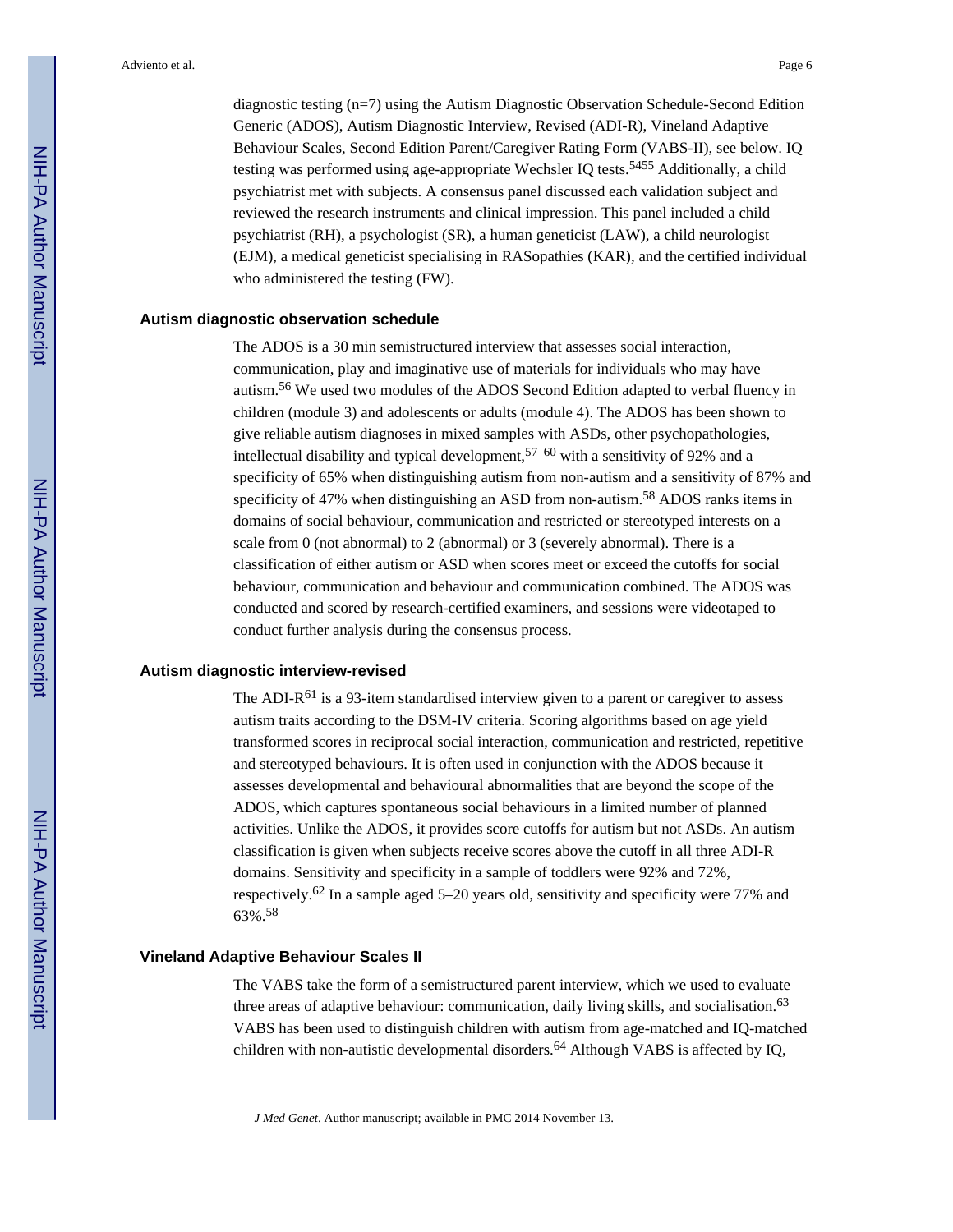Kraijer *et al* indicated that individuals with autism exhibit a pattern of adaptive deficiencies: extreme deficits in socialisation, relative strengths in daily living skills, and intermediate scores in communication.<sup>6566</sup> We used the VABS (Second Edition) to broadly assess the adaptive abilities of the RASopathy subjects relative to their age group.

#### **Data analysis**

To assess the prevalence of autism-like impairment by group (eg, RASopathy, control, ASD, genders), a one-sided Fisher's Exact test was used to compare the proportion of abovethreshold SCQ scores, as our expectations were unidirectional (RASopathy subjects show increased proportion, males show increased proportion). The SRS T-score distributions were compared using two-sided F-tests for variance and Student t tests for means. One-sided t tests were used to compare mean SRS scores between male and female cases, and to compare RASopathy, ASD and sibling subjects. Two-sided t tests were used to compare mean SRS scores between different RASopathies. All main analyses were conducted with and without related individuals (eg, comparison of NF1 probands (one per family) to only CS/CFC/NS siblings to exclude any related pairs), in order to confirm that inclusion of genetic relatives did not bias our results (data not shown). Because our analyses compared each RASopathy to controls, to account for multiple testing across the four RASopathies, we consider  $p<0.01$  to be criteria for significance and  $0.05>p>0.01$  to be suggestive.

To assess whether the SRS subscore profiles were different between RASopathy and idiopathic ASD subjects who were in the 'affected' category of the SCQ, we performed a Principal Components Analysis (PCA) to see whether five symptom domain subscales of the SRS (social awareness, social cognition, social communication, social motivation and autistic mannerisms) distinguished RASopathy from ASD subjects. The PCA was run in R (R: A language and environment for statistical computing, Vienna, Austria) using the *dudi.pca* function from the *ade4* package.<sup>6768</sup>

To assess whether shared genetics influenced the severity of autism traits within families, we tested for a correlation between SRS scores of RASopathy subjects and their matched healthy siblings (one pair per family). SRS scores were normalised to the mean in each group (NF1, CS, NS, CFC and unaffected siblings), and Pearson coefficients and one-tailed p values were calculated for sibling pairs, as we would only expect positive sibling correlation.

# **RESULTS**

#### **Study population characteristics**

A total of 521 individuals completed either the SRS ( $n=60$ ), the SCQ ( $n=22$ ), or both (n=439). These included 81 NF1, 44 CS, 52 NS, 54 CFC, 171 ASD subjects and 119 unaffected siblings of RASopathy subjects. There were no significant differences in the number of male and female participants except in ASD (73% male, p<0.001, see online supplementary table S1). Ages were not significantly different between RASopathy subjects, siblings and ASD subjects. In the CS sample, the most common *HRAS* mutations were Gly12Ser (59.1%) and Gly13Cys (15.9%). No genetic testing results were available for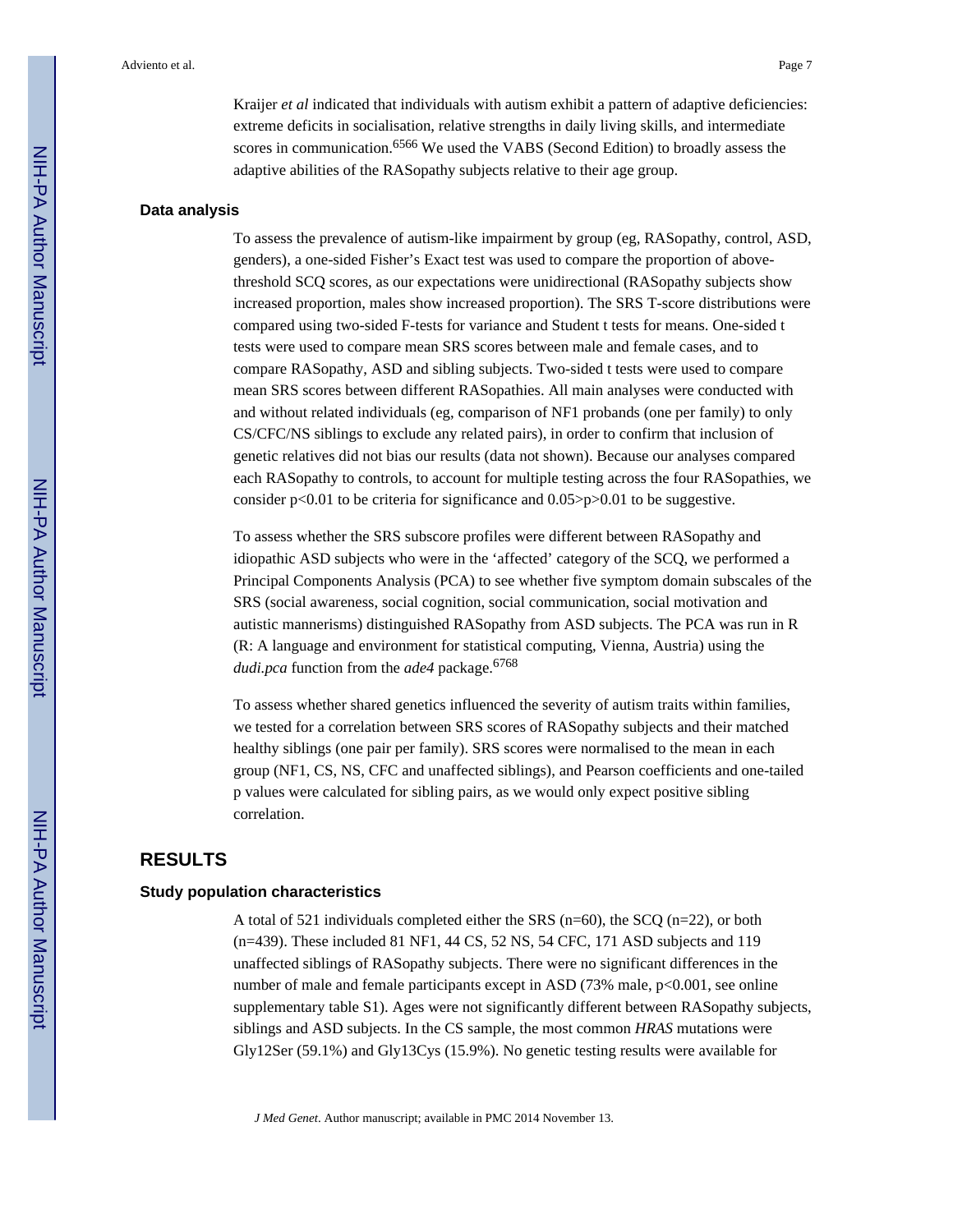15.9% of CS subjects. Of CFC subjects, 54.7% had *BRAF* mutations, 9.4% had mutations in *MAP2K1*, 11.3% had mutations in *MAP2K2* and 1 individual (1.9%) had a KRAS mutation. No genetic testing results were available for 24.5% of CFC subjects. NS subjects had mutations in *PTPN11* (34.6%), *SOS1* (9.6%), *SHOC2* (3.9%), *KRAS* (3.9%) and *RAF1*  (3.9%). No genetic testing results were available for 41.2% of NS subjects. The majority of NF1 subjects were clinically diagnosed and, therefore, did not report genetic mutations. Only 12.3% of NF1 subjects reported known mutations, and no single mutation was reported in more than two unrelated individuals.

#### **Prevalence of autism traits by the SCQ**

SCQs were conducted for 461 individuals with ASDs (n=133), NF1 (n=66), NS (n=48), CS  $(n=43)$ , CFC  $(n=54)$ , and unaffected siblings of RASopathy subjects  $(n=117)$ , and results are summarised in figure 1. In our sample of clinically ascertained ASD subjects, 85% scored at the threshold of 15 or higher, consistent with the reported SCQ sensitivity of 86–88%.<sup>4142</sup> The SCQ has a reported specificity of  $72-78\%$ .<sup>4142</sup> No siblings unaffected with a RASopathy met the threshold of 15 on the SCQ. When RASopathy subjects (n=213) were considered together, 27% of the total sample scored above the threshold (compared to siblings, p<0.0001). However, above-threshold SCQ scores were not evenly distributed between RASopathies: 54% of CFC subjects, 26% of CS subjects, 21% of NS subjects, and 11% of NF1 subjects had SCQ scores above the threshold indicative of autism. The proportion of individuals meeting SCQ screening criteria for autism was significantly higher than sibling controls for CFC, NS and CS ( $p<0.0001$ ), and for NF1 ( $p=0.0006$ ).

#### **Distribution of autism traits by the SRS**

The SRS was used to examine the distribution of autism traits within and across RASopathies, as it provides a quantitative normalised score. There were SRS data for 167 ASD subjects, 218 RASopathy subjects (78 NF1, 51 NS, 40 CS and 49 CFC) and 114 unaffected siblings. ASD subjects had an average transformed SRS score (T-score) of 86 (SD=14); this is consistent with SRS screening criteria for clinically significant social impairments (indicated by T-scores  $\epsilon$  60) and for autism (T-score  $\epsilon$  76). RASopathy subjects combined had an average T-score of  $63(SD=16)$ , which was significantly lower than idiopathic ASD T-scores ( $p=1.8\times10^{-38}$ ) and significantly higher than the average T-score of unaffected siblings (46, SD=10, p=4.5×10<sup>-32</sup>). The greatest impairments were seen in CFC subjects (mean=74, SD=13, figure 2D), followed by NS (mean=65, SD=17, figure 2C), CS (mean=61, SD=10, figure 2B), and NF1 (mean=57, SD=16, figure 2A). The average T-score for ASD subjects was significantly different than CFC (p=4.4×10<sup>-7</sup>), NS (p=7.4×10<sup>-17</sup>), CS  $(4.1\times10^{-22})$ , and NF1  $(2.8\times10^{-34})$  (figure 2). The average sibling T-score was significantly lower than all RASopathies: CFC (p=4.4×10<sup>-22</sup>), NS (p=1.1×10<sup>-10</sup>), CS (p=1.5×10<sup>-16</sup>), and NF1 ( $p=5.2\times10^{-8}$ ). Comparison of the mean T-scores within RASopathies showed that scores for CFC subjects were significantly different (p $0.0018$ ) than each of the other three RASopathies. NF1 and NS had borderline different SRS T-scores (p=0.011).

The distribution of SRS scores within each RASopathy is distinct if variance is taken into account. While means can identify average differences across populations, comparison of variance can have implications about the distribution of scores around the mean. For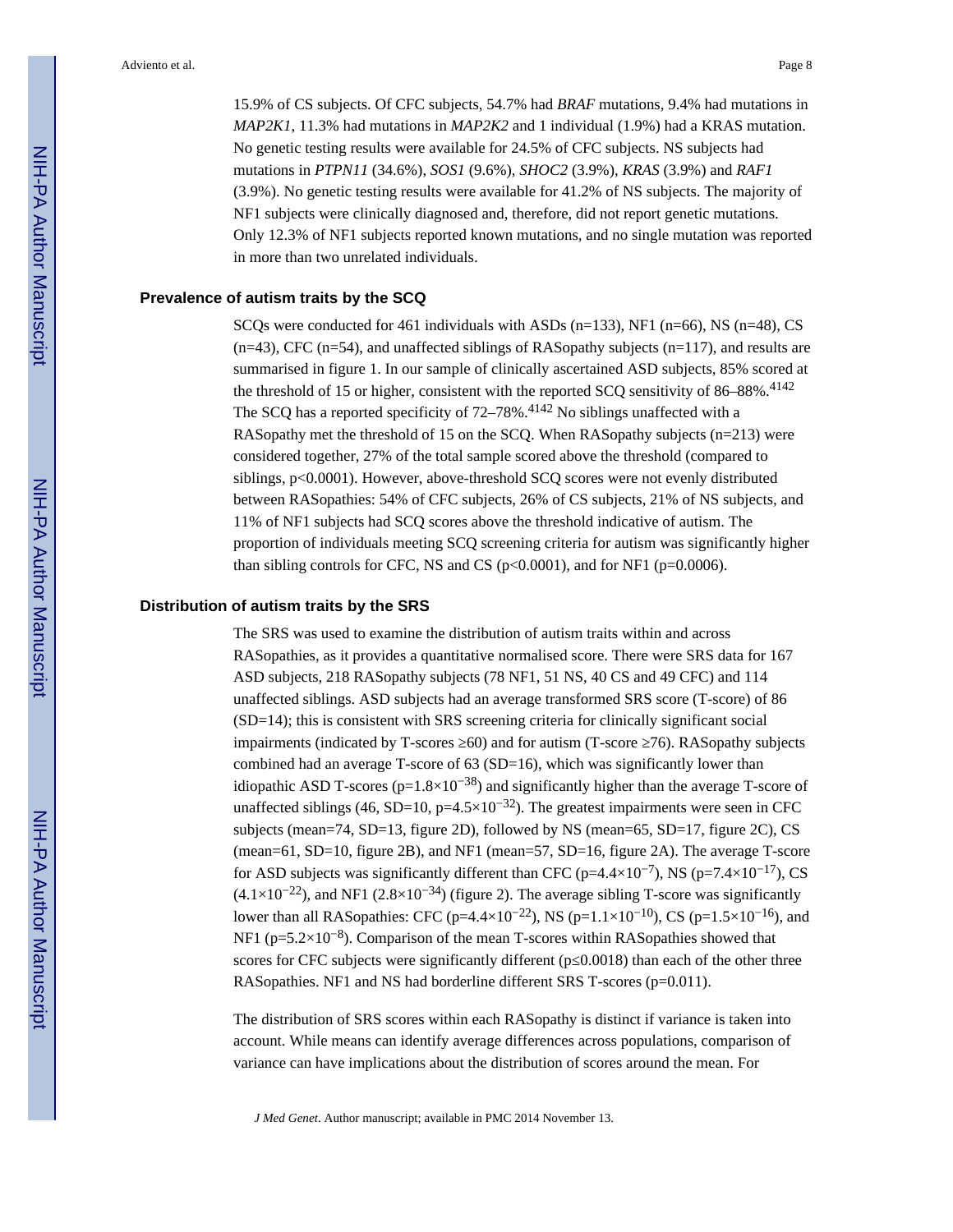example, two RASopathies could show a similar mean in the mild to moderate range of the SRS, with one group showing a tight unimodal distribution around this mean and the second showing a bimodal distribution with a subset similar to controls and a subset similar to ASDs. These might imply different genetic mechanisms, such as a main effect of a RASopathy mutation (unimodal) or a epistasis (bimodal). Variances were not significantly different between CFC and NS ( $p=0.11$ ), CS ( $p=0.07$ ), or NF1 ( $p=0.11$ ), or between NF1 and NS (p=0.68), the pairs for which the means were different. However, NF1 and NS both had significantly higher variance than CS (p<0.001) and unaffected siblings (p<4.3×10<sup>-10</sup>). The SD in CFC scores (13) was not significantly different from ASDs (14,  $p=0.61$ ), but was significantly higher than unaffected siblings (9, p=0.0002, figure 2D). The variance of CS scores was suggestively lower than ASD subjects  $(p=0.015)$  but not significantly different than unaffected siblings ( $p=0.19$ , figure 2B). However, it should be noted that in unaffected siblings, there is a 'basement' effect where the distribution is cut off by a lower bound.

#### **SRS scores by SCQ threshold**

To determine whether the SRS score distribution within the RASopathies was bimodal (eg, consisting of subpopulations similar to unaffected siblings and similar to ASD subjects), we analysed the average SRS T-score for RASopathy subjects that were above and below the autism threshold by SCQ. When considering only ASD and RASopathy subjects with SCQ scores of 15 or higher, the mean SRS T-score for RASopathy subjects (n=53) was 79 (SD=14) and the distinction between the SRS scores of RASopathy and ASD subjects (mean=88; SD=13) was significantly lower (p=1.7×10<sup>-4</sup>). On the other hand, when considering SRS scores for RASopathy subjects ( $n=145$ ) and unaffected siblings ( $n=112$ ) with an SCQ score less than 15, the difference between the average T-scores of RASopathy subjects (mean=59, SD=13) and unaffected siblings (mean=45; SD=9) remained significantly higher ( $p=1.3\times10^{-19}$ ).

#### **Patterns of deficits by SRS subscales**

To assess whether the RASopathies and ASDs showed distinct patterns of social deficits across domains measured by the SRS, we analysed the domain subscores in social awareness, cognition, communication, motivation and autistic mannerisms for subjects who were above-threshold by SCQ. Using this analysis, we could assess whether RASopathy subjects showing significant autism traits had high scores driven by the same symptoms as subjects with idiopathic ASDs. For example, we would expect that if cognition or attention issues were driving RASopathy scores as opposed to the more classic autistic traits, the RASopathy subjects would show a distinct profile from idiopathic autism.

There were 54 RASopathy subjects with SRS scores (7 NF1, 10 CS, 10 NS, 27 CFC) and scores of 15 or higher on the SCQ. The mean subscale scores and SDs for RASopathy and ASD subjects show that both groups have impairment across the five domains in a similar pattern, thus, RASopathy SRS scores are not simply driven by impairment in a single domain (figure 3). PCA using the five SRS subscale scores demonstrates that RASopathy subjects and idiopathic ASD subjects do not cluster separately, suggesting that they were not driven by different components (figure 4). Further, this implies that relative genetic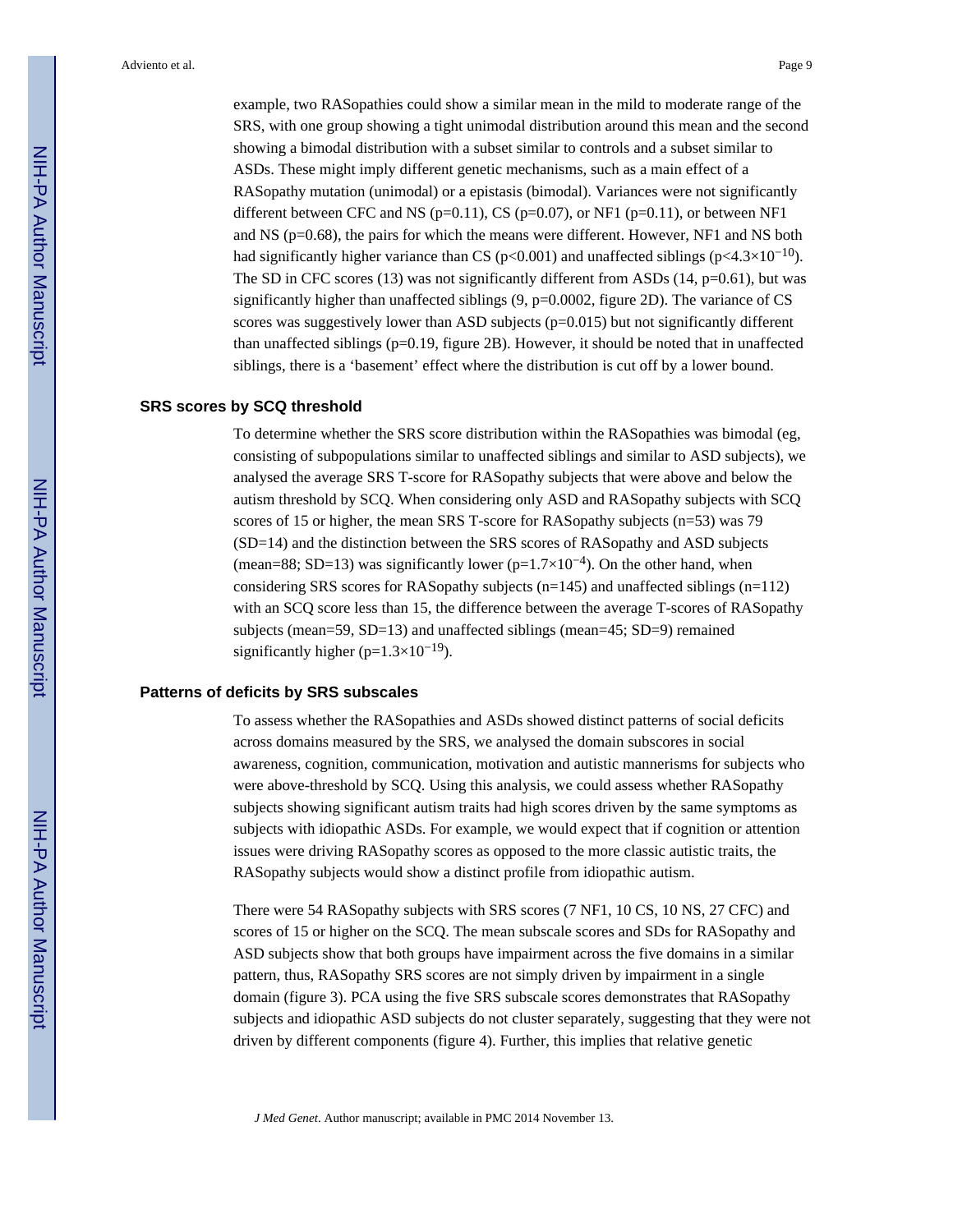homogeneity in RASopathy subjects does not dictate significant phenotypic homogeneity compared with idiopathic ASDs by this measure.

#### **Sibling correlations**

We conducted correlation analyses on the SRS scores of RASopathy subjects and their matched healthy siblings to test for similarity between siblings potentially indicating a shared genetic basis for social responsiveness measured by the SRS. It has been recently suggested that variable penetrance for quantitative traits like IQ and social responsiveness in the presence of a genetic risk factor, such as a CNV, might be primarily influenced by background genetics.69 If that were the case here, we would expect to observe sibling correlation equivalent to those previously reported for the SRS, 0.35–0.38.<sup>474850</sup> Correlations were calculated for 101 independent sibling pairs (21 NF1, 25 CS, 27 NS and 28 CFC). Transformed SRS scores were normalised to the mean SRS score for the RASopathy or for unaffected siblings, and Pearson coefficients and one-tailed p values were calculated. The highest SRS correlations were seen between the NF1 affected-unaffected sibling pairs ( $r=0.41$ ,  $p=0.033$ , see online supplementary figure S1A) and CFC affectedunaffected sibling pairs ( $r=0.29$ ,  $p=0.067$ , see online supplementary figure S1D), similar to previous sibling correlation, although these show only suggestive significance considering the number of comparisons we have made. However, we note that the correlations in NF1 and CFC are driven by relative outliers, making these data difficult to interpret without replication or larger sample sizes. The SRS correlation between CS probands and their unaffected siblings was positive  $(r=0.20, p=0.17)$ , but lower than that of NF1 or CFC sibling pairs. The NS sibling correlation is lower than the other RASopathies ( $r=0.071$ ,  $p=0.36$ ), but a strong positive correlation exists when pairs with a proband scoring below (fewer autism traits) the SRS mean for NS ( $n=14$ ) are considered separately ( $r=0.54$ ,  $p=0.023$ , see online supplementary figure S1C).

#### **Sex bias of autism traits in the RASopathies**

The male bias in autism is evident in the population prevalence of ASDs in males and females which occurs at approximately a 4.1:1 ratio.<sup>70</sup> The male bias in autism traits is reflected in our RASopathy sample in both SCQ and SRS scores (table 2, see online supplementary table S2). By SCQ, there was a significantly higher prevalence of abovethreshold SCQ scores in males versus females women: 38% of male RASopathy subjects  $(n=102)$  and only 17% of the females  $(n=109)$  scored above threshold  $(p=0.0003)$ .

Male bias of autism traits was most evident in NF1: 27% of males ( $n=26$ ) and zero females  $(n=40)$  scored above the SCQ threshold ( $p=0.0008$ ). The average SRS T-score in NF1 males was 61.3 (SD=20), while NF1 females had a borderline lower average score (mean=54.3, SD=14, p=0.048). Higher levels of autism traits were also seen in males for CS and CFC, although the prevalence of social impairments in males was not significantly higher for the SRS or SCQ. Male bias was least evident in NS subjects: 23% of all NS males (n=26) and 18% of NS females (n=22) scored above the SCQ threshold. The mean T-score of NS maleas was 64.9 (SD=15) compared with a mean T-score of 64.3 (SD=20) in females (p=0.46). By contrast with RASopathy probands, no gender differences in SRS and SCQ scores were seen in healthy siblings.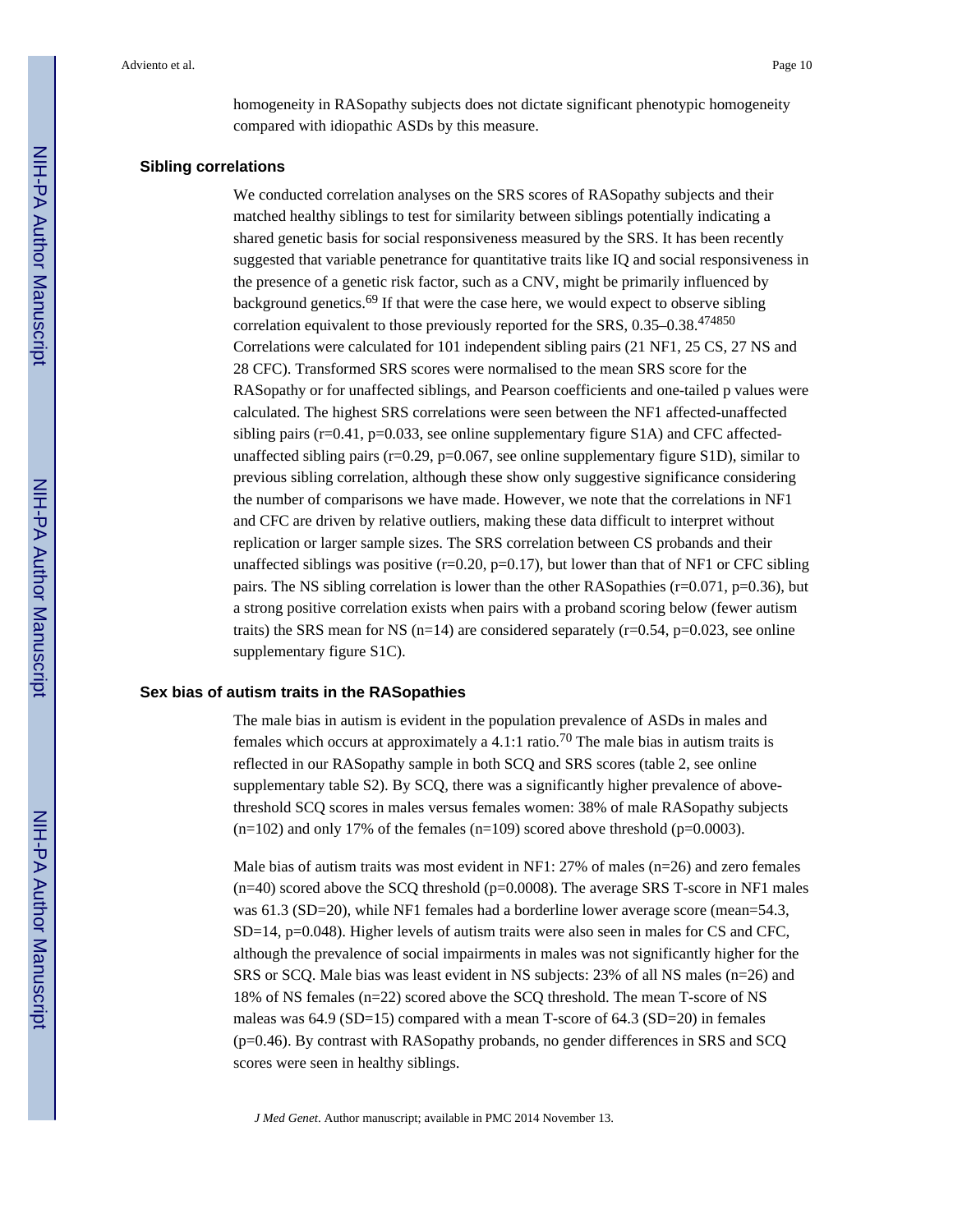#### **In-person assessment using research and clinical instruments**

Subject A was an NF1 female negative control with subthreshold SRS and SCQ scores, and the in-person visit confirmed no impairment (see table 3). Subject B and Subject G were an NF1 female and an NS male with borderline SRS scores of 73 and 64 and subthreshold SCQ scores of 14 and 6, respectively. Although they each showed some distinct areas of social impairment by testing and clinical impression, neither met ADOS or ADI-R criteria for an ASD. Subjects who scored above the severe SRS cutoff of 75 (Subjects C, D, E, F) received an ADOS classification of ASD (Subject D) or autism (Subjects C, E, F). In accordance with the ADOS, the ADI-R indicated autism for Subjects C and F, and was only one point below the autism cutoff for Subject E. Subject D did not meet the ADI-R cutoffs for autism, which is consistent with the ADOS classification of ASD for this subject because the ADI-R does not have score cutoffs for ASDs other than strict autism. In these subjects, clinical impression confirmed the ADOS classification, except for Subject E, who was the only

subject in this group with an SRS above 75 and a below-threshold SCQ score. Clinical impression of Subject E was that the criteria of autism were met, but the presentation was atypical compared with idiopathic autism.

By ADOS, the most frequent deficits in communication were speech abnormalities (intonation, volume, rhythm, rate) (n=5), limited inquiry into the thoughts, feelings, or experiences of others  $(n=5)$ , and limited sharing of information about oneself  $(n=6)$ . The most frequent deficits in reciprocal social interaction were poor recognition of other people's emotions  $(n=5)$  and insight into typical social relationships  $(n=5)$ . Most subjects (n=5) had deficits in the imaginative use of objects or verbal descriptions.

#### **DISCUSSION**

In the first study assessing a large cohort with germline mutations across the Ras/MAPK pathway, we demonstrate that RASopathy subjects have significant social impairment compared with sibling controls using two parent-questionnaire measures. Similar studies have been recently performed for subjects with NF1 using the SRS.<sup>2223</sup> We have expanded upon their approach by including a binary classifier questionnaire (SCQ), clinical observation of several subjects, and comparison with related RASopathies as well as sibling controls and idiopathic ASDs. However, our results by SRS for NF1 were consistent with these recent reports: the mean SRS score for the NF1 sample in both published studies was approximately 60, and about 30% received clinically relevant scores between 60 and 75. In our NF1 sample (n=78), the mean T-score was 57, and 30% received a score between 60 and 75. In our study, 12.8% received scores of 75 and above. In the Walsh *et al*<sup>22</sup> study, 13% of the NF1 subjects (n=62) had scores of 75 and above, while Garg *et al*<sup>23</sup> (n=109) had a higher proportion (29%) of NF1 subjects who scored within this severe range.

We observed that the fraction of clinically significant impairment varies across the RASopathies, with CFC showing the highest proportion of affected individuals and NF1 showing the lowest. Interestingly, autism traits do not track simply with the level of cognitive impairment by disorder. Only 6–7% of NF1 patients and 17% of NS patients have mild cognitive impairment,  $2671$  while there is 30% mild impairment and 50% moderatesevere impairment in CS, and 24% mild and 70% moderate-severe impairment in CFC.<sup>2728</sup>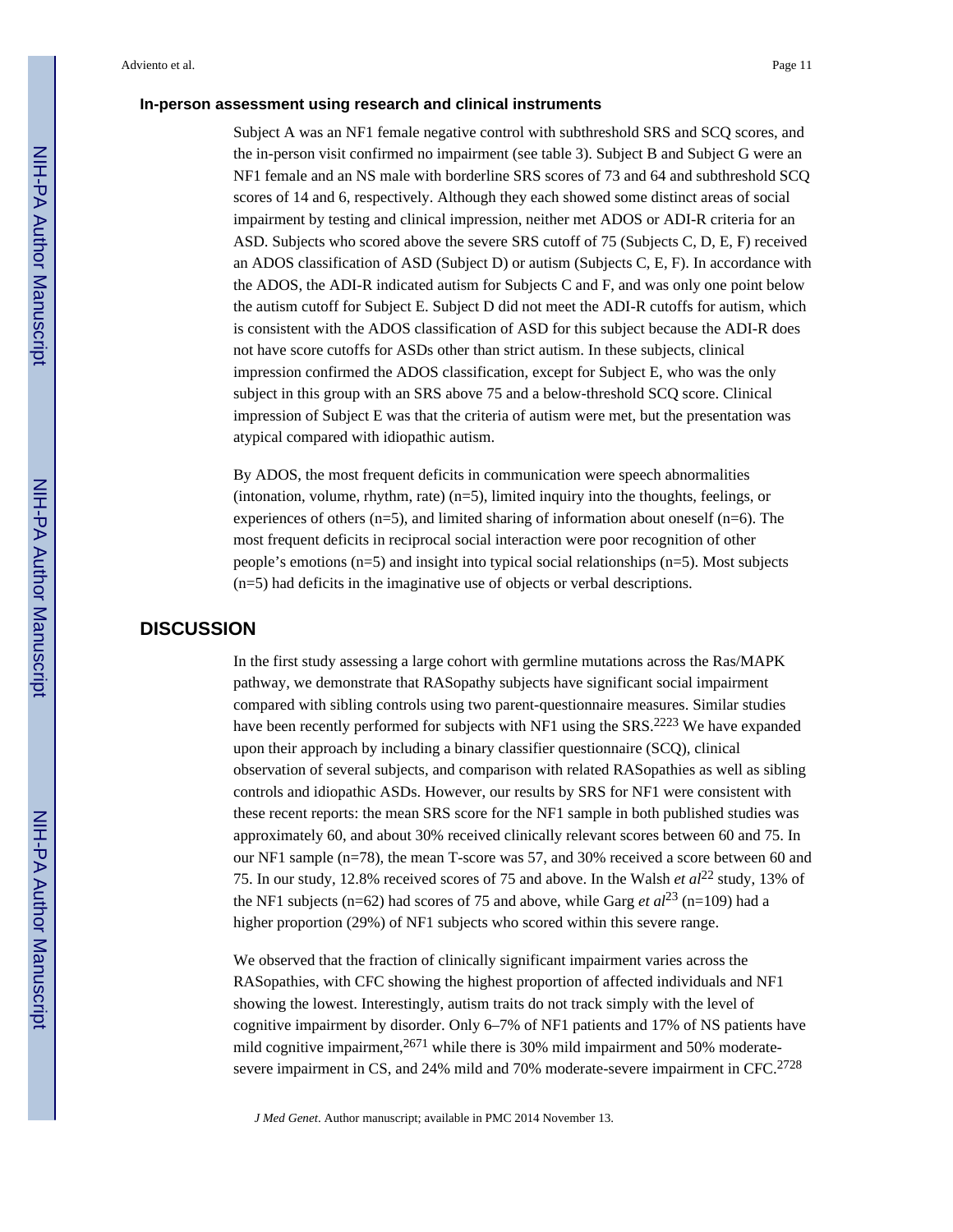In our dataset, NS showed autism traits as severe as CS. Interestingly, NS and CFC had the highest levels of autistic traits by SRS, and the genes associated with these disorders span the entire Ras/MAPK pathway.

Social responsiveness varies within each of these highly penetrant disorders. Some individuals affected with each of these dominant disorders show typical levels of social responsiveness, while others show a social profile indistinguishable from idiopathic ASDs. The distribution of autism traits, as measured by the SRS, appears to be normal with a shifted mean for CFC and CS. For NF1 and NS, the distributions appear to have an increased variance but are not strictly bimodal. This could reflect underlying RASopathy mutational (and thus biochemical) heterogeneity, or could be influenced by other factors. Notably, the CS subjects had the lowest variance in SRS scores when compared to other RASopathies, and they also have the most homogeneity in primary CS mutation, with two neighbouring amino acid substitutions affecting the same protein accounting for nearly all known mutations (over 75% of subjects). An important future direction will be to assess whether specific mutation-phenotype relationships can explain any of the within-disorder variance.

Interestingly, although RASopathies affect males and females equally, autism traits in RASopathy probands (but not unaffected siblings) were more evident in males. This, along with possible sibling correlation (below), may suggest that a RASopathy mutation is strongly sensitising, but autism traits are otherwise determined similarly to the general population where males show much higher prevalence of autism compared with females.

Subjects with NF1 and CFC (and more modestly, CS) showed correlation in social responsiveness with RASopathy-unaffected siblings at a level consistent with the general population, although these correlations were not highly significant and could be influenced by outliers. Correlation could suggest that apart from a main effect of the RASopathy mutation, background genetic variation may be important in variability within disorder. An alternative explanation is that the parent raters who scored both siblings show a similar bias in evaluating both children, although the difference between mean scores in affected and unaffected siblings was highly significant. Previous research in autism families shows that, in fact, the opposite is often true, that parents show a contrast bias in differentiating their children which could minimise sibling correlation.<sup>72</sup>

However, we do not see evidence for sibling correlation in NS when all probands are included, driven by the probands scoring above average for their RASopathy group. This, in conjunction with lack of sex-bias, potentially indicates a truly epistatic mechanism determining severe social cognitive impairment within NS and generating bimodality. An alternative explanation is that the clinical syndrome in this case is not the appropriate classification if different genetic mechanisms (eg, upstream vs downstream mutations) have vastly different main effects that we have not accounted for since we lack mutation information on a large proportion of our sample.

Upon clinical evaluation, four out of six subjects with high scores on parent questionnaires scored in the ASD range on the gold standard autism diagnostic observation, although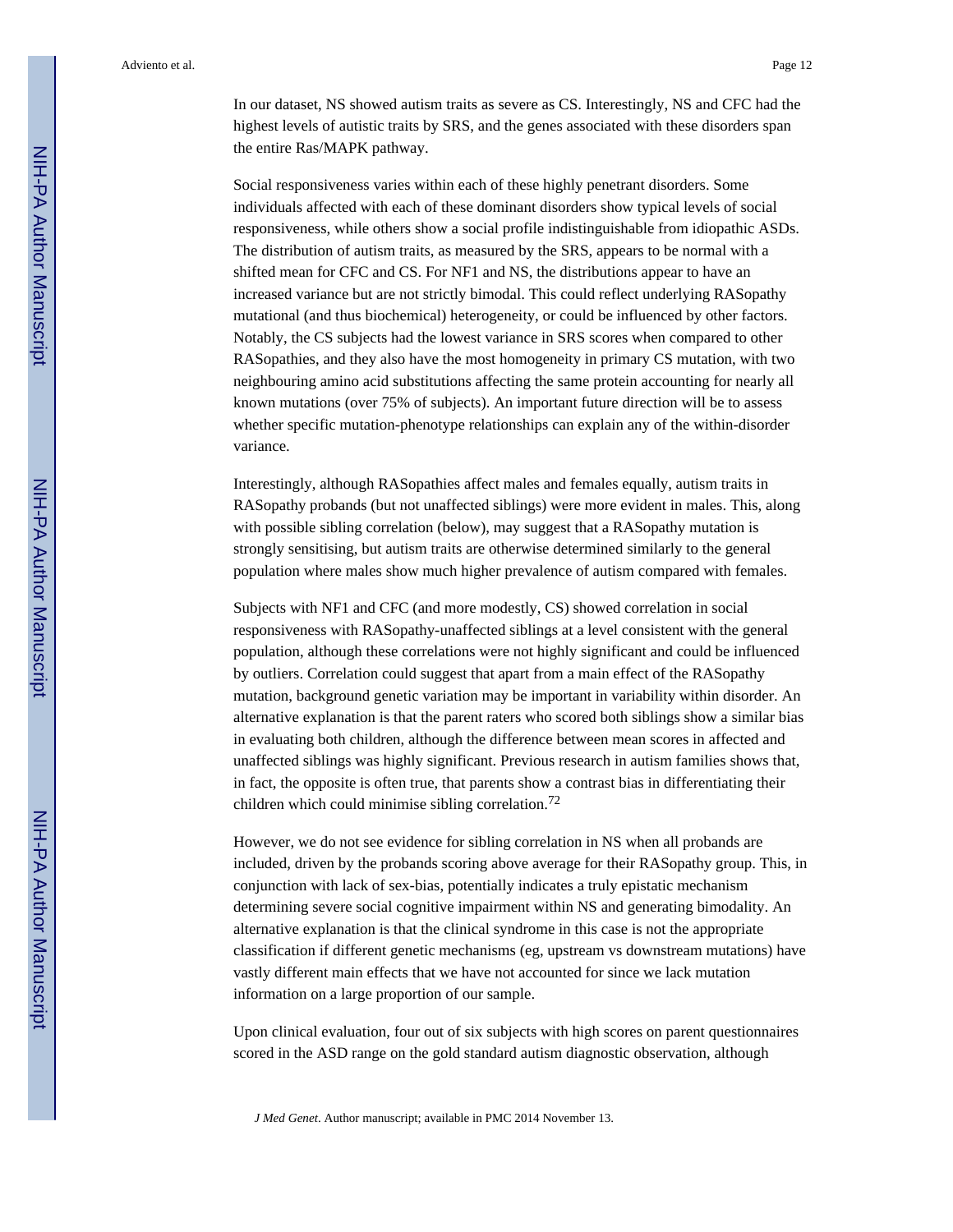clinical impression was not always of 'typical' autism. By contrast, we found the larger population of RASopathy subjects and idiopathic ASD subjects who scored above threshold on the SCQ showed indistinguishable subscale profiles on the SRS by PCA, suggesting that the high RASopathy scores were not driven by unequal domains of impairment or other factors, such as cognitive or attentional impairment. This analysis also suggested that there is not significantly more symptom homogeneity in RASopathies compared with idiopathic heterogeneous ASDs. Future study including additional measurements characterising a developmental profile of change over time would be useful. We found in this small sample that SRS score in the 'severe' range and SCQ>15 were good predictors of gold-standard instrument in-person research criteria.

This systematic study offers empirical support that autism traits are associated with developmental Ras/MAPK pathway dysregulation. It suggests that individuals affected by RASopathies should be evaluated for social communication challenges and offered treatment in these areas. This is the first strong evidence that multiple members of a welldefined biochemical pathway can contribute to autism traits. Future studies could explore potential modifying or epistatic factors contributing to variation within the RASopathies and the role of Ras/MAPK activation in idiopathic ASDs.

# **Supplementary Material**

Refer to Web version on PubMed Central for supplementary material.

# **Acknowledgments**

We are grateful to Kim Taylor, Bryna Siegel, Lindsey Criswell, Jane Gitschier, Carol Mathews, Ophir Klein, and Anthony Wynshaw-Boris for helpful discussion, to Jae Eun Choi for her assistance in diagnostic testing, and to Keren Messing-Guy, Julie Lustig, and Allison Kiang for their help in subject recruitment and data entry. We also thank NF, Inc., Children's Tumor Foundation, Noonan Foundation, CFC International, Costello Syndrome Family Support Network, and Costello Kids for their contribution to our recruitment efforts.

**Funding** The work was supported by the NIH New Innovator 1DP2OD007449 (LAW), SFARI Explorer #257754 (LAW), an IHG Exploratory Grant (LAW), a Staglin Family/IMHRO Assistant Professorship (LAW), NIMH R34 MH089299-01 (CEB) and the Carol Moss Spivak Foundation (CEB).

#### **References**

- 1. Blumberg S, Bramlett M, Kogan MD, Schieve L, Jones J, Lu M. Changes in Prevalence of Parentreported Autism Spectrum Disorder in School-Aged U.S. Children: 2007 to 2011–2012. CDC National Health and Statistics Reports. 2013
- 2. Baio J. Prevalence of autism spectrum disorders—autism and developmental disabilities monitoring network, 14 sites, United States, 2008. Morb Mortal Wkly Rep. 2012; 61:1–19.
- 3. Carter MT, Scherer SW. Autism spectrum disorder in the genetics clinic: a review. Clin Genet. 2013; 83:399–407. [PubMed: 23425232]
- 4. Zafeiriou DI, Ververi A, Dafoulis V, Kalyva E, Vargiami E. Autism spectrum disorders: the quest for genetic syndromes. Am J Med Genet. 2013; 162B:327–66. [PubMed: 23650212]
- 5. Iossifov I, Ronemus M, Levy D, Wang Z, Hakker I, Rosenbaum J, Yamrom B, Lee Y-H, Narzisi G, Leotta A, Kendall J, Grabowska E, Ma B, Marks S, Rodgers L, Stepansky A, Troge J, Andrews P, Bekritsky M, Pradhan K, Ghiban E, Kramer M, Parla J, Demeter R, Fulton LL, Fulton RS, Magrini VJ, Ye K, Darnell JC, Darnell RB, Mardis ER, Wilson RK, Schatz MC, McCombie WR, Wigler M. De novo gene disruptions in children on the autistic spectrum. Neuron. 2012; 74:285–99. [PubMed: 22542183]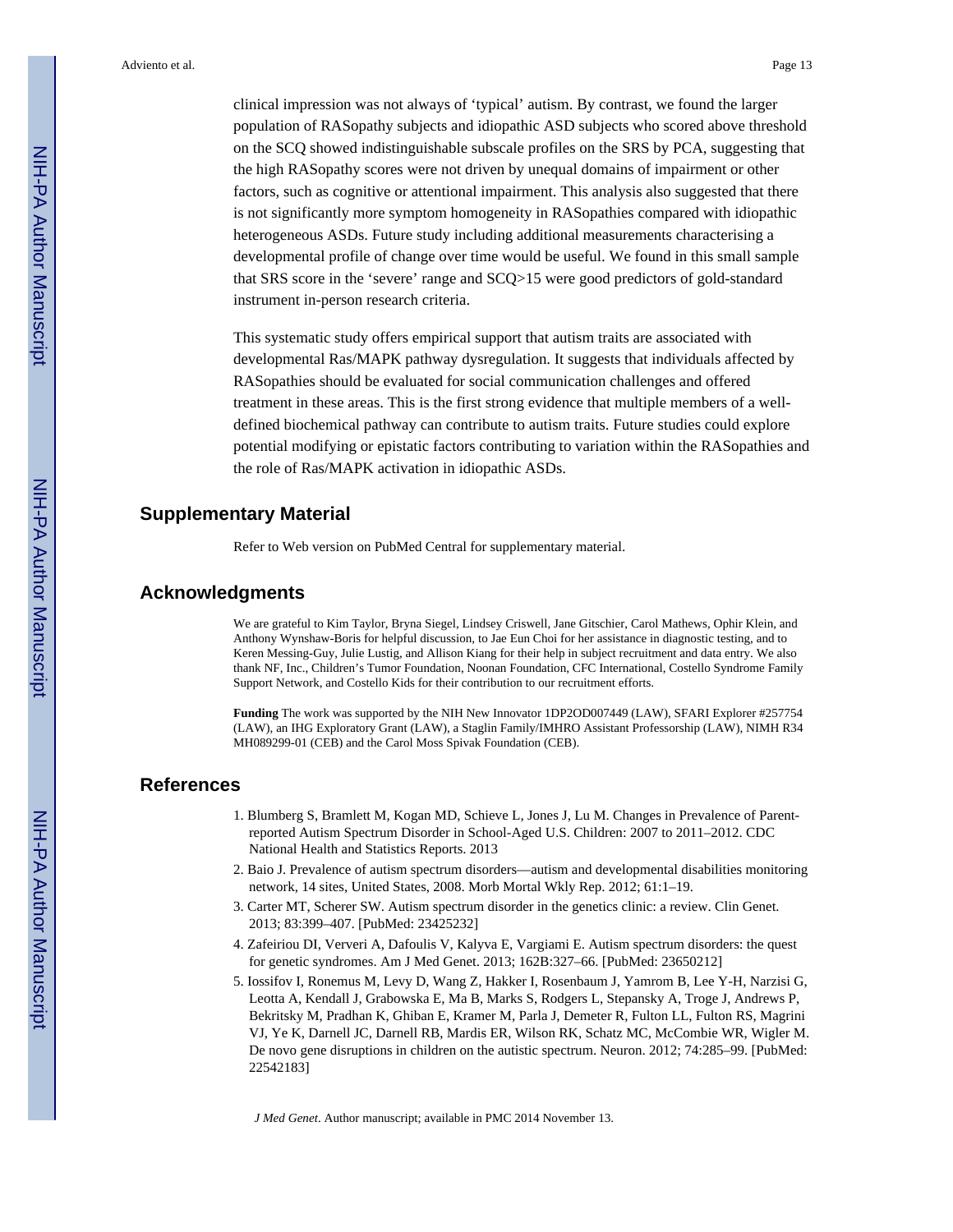- 6. Lim ET, Raychaudhuri S, Sanders SJ, Stevens C, Sabo A, MacArthur DG, Neale BM, Kirby A, Ruderfer DM, Fromer M, Lek M, Liu L, Flannick J, Ripke S, Nagaswamy U, Muzny D, Reid JG, Hawes A, Newsham I, Wu Y, Lewis L, Dinh H, Gross S, Wang L-S, Lin C-F, Valladares O, Gabriel SB, DePristo M, Altshuler DM, Purcell SM, State MW, Boerwinkle E, Buxbaum JD, Cook EH, Gibbs RA, Schellenberg GD, Sutcliffe JS, Devlin B, Roeder K, Daly MJ. Rare complete knockouts in humans: population distribution and significant role in autism spectrum disorders. Neuron. 2013; 77:235–42. [PubMed: 23352160]
- 7. Neale BM, Kou Y, Liu L, Ma'ayan A, Samocha KE, Sabo A, Lin C-F, Stevens C, Wang L-S, Makarov V, Polak P, Yoon S, Maguire J, Crawford EL, Campbell NG, Geller ET, Valladares O, Schafer C, Liu H, Zhao T, Cai G, Lihm J, Dannenfelser R, Jabado O, Peralta Z, Nagaswamy U, Muzny D, Reid JG, Newsham I, Wu Y, Lewis L, Han Y, Voight BF, Lim E, Rossin E, Kirby A, Flannick J, Fromer M, Shakir K, Fennell T, Garimella K, Banks E, Poplin R, Gabriel S, DePristo M, Wimbish JR, Boone BE, Levy SE, Betancur C, Sunyaev S, Boerwinkle E, Buxbaum JD, Cook EH, Devlin B, Gibbs Ra, Roeder K, Schellenberg GD, Sutcliffe JS, Daly MJ. Patterns and rates of exonic de novo mutations in autism spectrum disorders. Nature. 2012; 485:242–5. [PubMed: 22495311]
- 8. O'Roak BJ, Deriziotis P, Lee C, Vives L, Schwartz JJ, Girirajan S, Karakoc E, Mackenzie AP, Ng SB, Baker C, Rieder MJ, Nickerson DA, Bernier R, Fisher SE, Shendure J, Eichler EE. Exome sequencing in sporadic autism spectrum disorders identifies severe de novo mutations. Nat Genet. 2011; 43:585–9. [PubMed: 21572417]
- 9. Sanders SJ, Murtha MT, Gupta AR, Murdoch JD, Raubeson MJ, Willsey AJ, Ercan-Sencicek AG, DiLullo NM, Parikshak NN, Stein JL, Walker MF, Ober GT, Teran NA, Song Y, El-Fishawy P, Murtha RC, Choi M, Overton JD, Bjornson RD, Carriero NJ, Meyer KA, Bilguvar K, Mane SM, Sestan N, Lifton RP, Günel M, Roeder K, Geschwind DH, Devlin B, State MW. De novo mutations revealed by whole-exome sequencing are strongly associated with autism. Nature. 2012; 485:237– 41. [PubMed: 22495306]
- 10. Stein JL, Parikshak NN, Geschwind DH. Rare inherited variation in autism: beginning to see the forest and a few trees. Neuron. 2013; 77:209–11. [PubMed: 23352155]
- 11. Packer, A. RAS Pathway, a potentially unifying theory of autism. 2012. [http://sfari.org/news-and](http://sfari.org/news-and-opinion/directors-columns/2012/ras-pathway-a-potentially-unifying-theory-of-autism)[opinion/directors-columns/2012/ras-pathway-a-potentially-unifying-theory-of-autism](http://sfari.org/news-and-opinion/directors-columns/2012/ras-pathway-a-potentially-unifying-theory-of-autism)
- 12. Pinto D, Pagnamenta AT, Klei L, Anney R, Merico D, Regan R, Conroy J, Magalhaes TR, Correia C, Brett S, Almeida J, Bacchelli E, Bader GD, Bailey AJ, Baird G, Battaglia A, Berney T, Bolshakova N, Bölte S, Bolton PF, Bourgeron T, Brennan S, Brian J, Susan E, Carson AR, Casallo G, Casey J, Cochrane L, Corsello C, Crawford EL, Crossett A, Dawson G, de Jonge M, Delorme R, Drmic I, Duketis E, Fombonne E, Freitag CM, Gilbert J, Glessner JT, Goldberg J, Green A, Green J, Guter SJ, Hakonarson H, Heron EA, Hill M, Howe JL, Hughes G, Hus V, Igliozzi R, Klauck SM, Kolevzon A, Korvatska O. NIH Public Access. Nature. 2010; 466:368–72. [PubMed: 20531469]
- 13. Comings DE, Wu S, Chiu C, Muhleman D, Sverd J. Studies of the c-Harvey-Ras gene in psychiatric disorders. Psychiatry Res. 1996; 63:25–32. [PubMed: 8832771]
- 14. Kelleher DL, Mehta RS, Jean-Francois BM, Preece AF, Blowers J, Crater GD, Thomas P. Safety, tolerability, pharmacodynamics and pharmacokinetics of umeclidinium and vilanterol alone and in combination: a randomized crossover trial. PloS One. 2012; 7:e50716. [PubMed: 23284643]
- 15. Levitt P, Campbell DB. Review series The genetic and neurobiologic compass points toward common signaling dysfunctions in autism spectrum disorders. J Clin Invest. 2009; 119:747–54. [PubMed: 19339766]
- 16. Urdinguio RG, Lopez-Serra L, Lopez-Nieva P, Alaminos M, Diaz-Uriarte R, Fernandez AF, Esteller M. Mecp2-null mice provide new neuronal targets for Rett syndrome. PloS One. 2008; 3:e3669. [PubMed: 18989361]
- 17. Gillberg C, Forsell C. Childhood psychosis and neurofibromatosis–more than a coincidence? J Autism Dev Disord. 1984; 14:1–8. [PubMed: 6423617]
- 18. Gaffney GR, Tsai LY. Brief report: Magnetic resonance imaging of high level autism. J Autism Dev Disord. 1987; 17:433–8. [PubMed: 3654494]
- 19. Williams P, Hersh J. Brief report: the association of neurofibromatosis type 1 and autism. J Autism Dev Disord. 1998; 28:567–71. [PubMed: 9932243]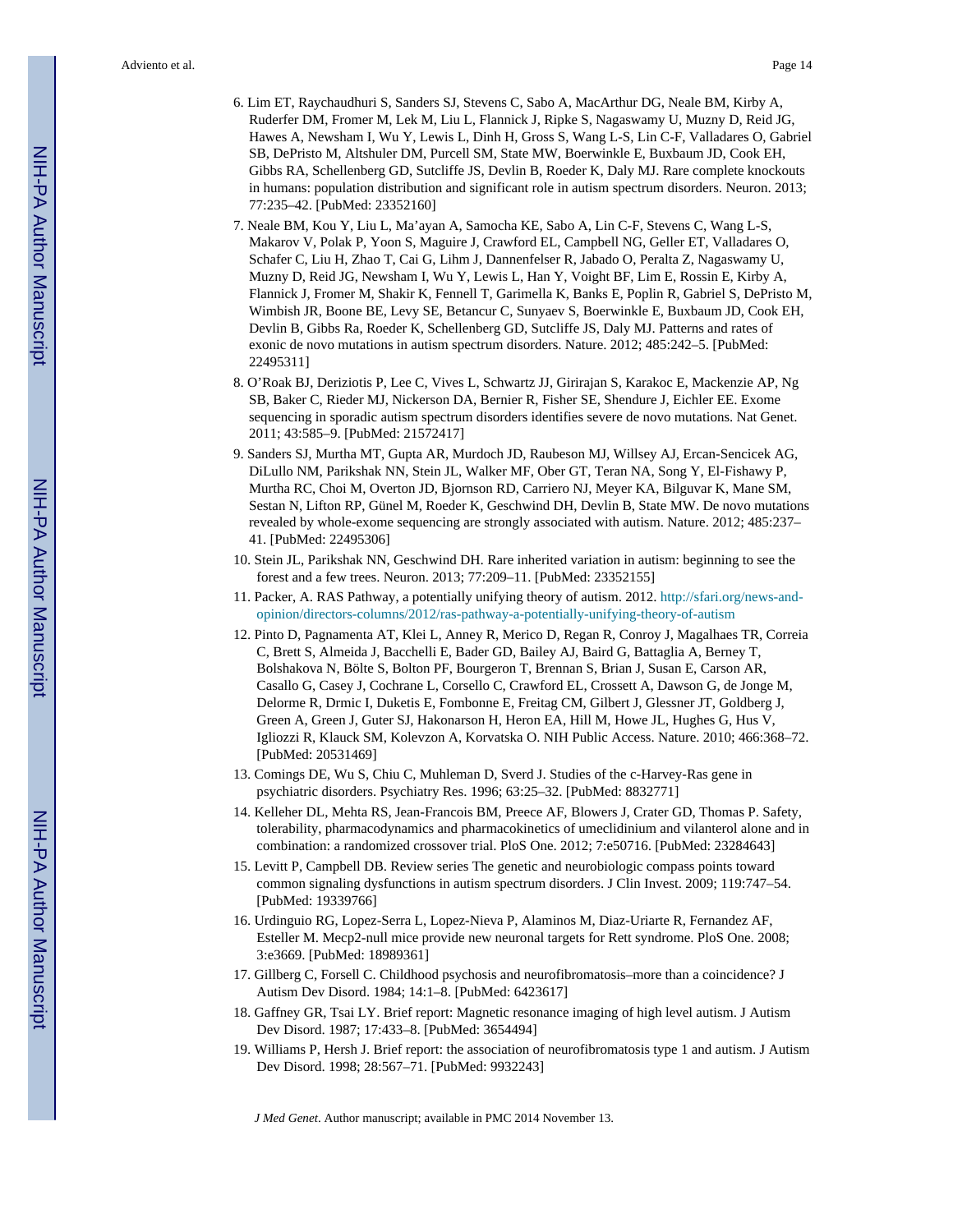- 20. Mouridsen S, Andersen L, Sorensen S, Rich B, Isager T. Neurofibromatosis in infantile autism and other types of childhood psychoses. Acta Paedopsychiatr. 1992; 55
- 21. Fombonne E. Epidemiological surveys of autism and other pervasive developmental disorders: an update. J Autism Dev Disord. 2003; 33:365–82. [PubMed: 12959416]
- 22. Walsh KS, Vélez JI, Kardel PG, Imas DM, Muenke M, Packer RJ, Castellanos FX, Acosta MT. Symptomatology of autism spectrum disorder in a population with neurofibromatosis type 1. Dev Med Child Neurol. 2013; 55:131–8. [PubMed: 23163951]
- 23. Garg S, Lehtonen A, Huson SM, Emsley R, Trump D, Evans DG, Green J. Autism and other psychiatric comorbidity in neurofibromatosis type 1: evidence from a population-based study. Dev Med Child Neurol. 2013; 55:139–45. [PubMed: 23163236]
- 24. Hyman S, Shores A, North K. The nature and frequency of cognitive deficits in children with neurofibromatosis type 1. Neurology. 2005; 65:1037–44. [PubMed: 16217056]
- 25. Lehtonen A, Howie E, Trump D, Huson SM. Behaviour in children with neurofibromatosis type 1: cognition, executive function, attention, emotion, and social competence. Dev Med Child Neurol. 2013; 55:111–25. [PubMed: 22934576]
- 26. Pierpont EI, Pierpont ME, Mendelsohn NJ, Roberts AE, Tworog-Dube E, Seidenberg MS. Genotype differences in cognitive functioning in Noonan syndrome. Genes Brain Behav. 2009; 8:275–82. [PubMed: 19077116]
- 27. Allanson JE, Annerén G, Aoki Y, Armour CM, Bondeson M-L, Cave H, Gripp KW, Kerr B, Nystrom A-M, Sol-Church K, Verloes A, Zenker M. Cardio-facio-cutaneous syndrome: does genotype predict phenotype? Am J Med Genet. 2011; 157:129–35. [PubMed: 21495173]
- 28. Axelrad ME, Schwartz DD, Katzenstein JM, Hopkins E, Gripp KW. Neurocognitive, adaptive, and behavioral functioning of individuals with Costello syndrome: a review. Am J Med Genet. 2011; 157:115–22. [PubMed: 21495179]
- 29. Barton B, North K. Social skills of children with neurofibromatosis type 1. Dev Med Child Neurol. 2004; 46:553–63. [PubMed: 15287247]
- 30. Noll RB, Reiter-purtill J, Moore BD, Schorry EK, Lovell AM, Vannatta K, Gerhardt CA. Social, emotional, and behavioral functioning of children with NF1. Am J Med Genet. 2007; 143A:2261– 73. [PubMed: 17726688]
- 31. Wingbermuehle E, Egger J, van der Burgt I, Verhoeven W. Neuropsychological and behavioral aspects of Noonan syndrome. Horm Res. 2009; 72:15–23. [PubMed: 20029232]
- 32. Ghaziuddin M, Bolyard B, Alessi N. Autistic disorder in Noonan syndrome. J Intellect Disabil Res. 1994; 38(Pt 1):67–72. [PubMed: 8173225]
- 33. Axelrad M, Nicholson L. Longitudinal assessment of cognitive characteristics in Costello syndrome. Am J Med Genet. 2007; 143A:3185–93. [PubMed: 17963256]
- 34. Galera C, Delrue M, Goizet C, Etchegoyhen K, Taupiac E, Sigaudy S, Arveiler B, Philip N, Bouvard M, Lacombe D. Behavioral and temperamental features of children with Costello syndrome. Am J Med Genet A. 2006; 140:968–74. [PubMed: 16575889]
- 35. Brown, I. The boy in the moon: a father's journey to understand his extraordinary son. New York, NY: St. Martin's Press; 2011.
- 36. Hyman S, Gill D, Shores E, Steinberg A, Joy P, Gibikote S, North K. Natural history of cognitive deficits and their relationship to MRI T2-hyperintensities in NF1. Neurology. 2003; 60:1139–45. [PubMed: 12682321]
- 37. Yoon G, Rosenberg J, Blaser S, Rauen KA. Neurological complications of cardio-facio-cutaneous syndrome. Dev Med Child Neurol. 2007; 49:894–9. [PubMed: 18039235]
- 38. Gripp KW, Hopkins E, Doyle D, Dobyns WB. High incidence of progressive postnatal cerebellar enlargement in Costello syndrome: brain overgrowth associated with HRAS mutations as the likely cause of structural brain and spinal cord abnormalities. Am J Med Genet. 2010; 152A:1161– 8. [PubMed: 20425820]
- 39. Williams VC, Lucas J, Babcock MA, Gutmann DH, Korf B, Maria BL. Neurofibromatosis type 1 revisited. Pediatrics. 2009; 123:124–33. [PubMed: 19117870]
- 40. Rutter, M.; Bailey, A.; Lord, C. Social Communication Questionnaire (SCQ). Los Angeles, CA: Western Psychological Services; 2003.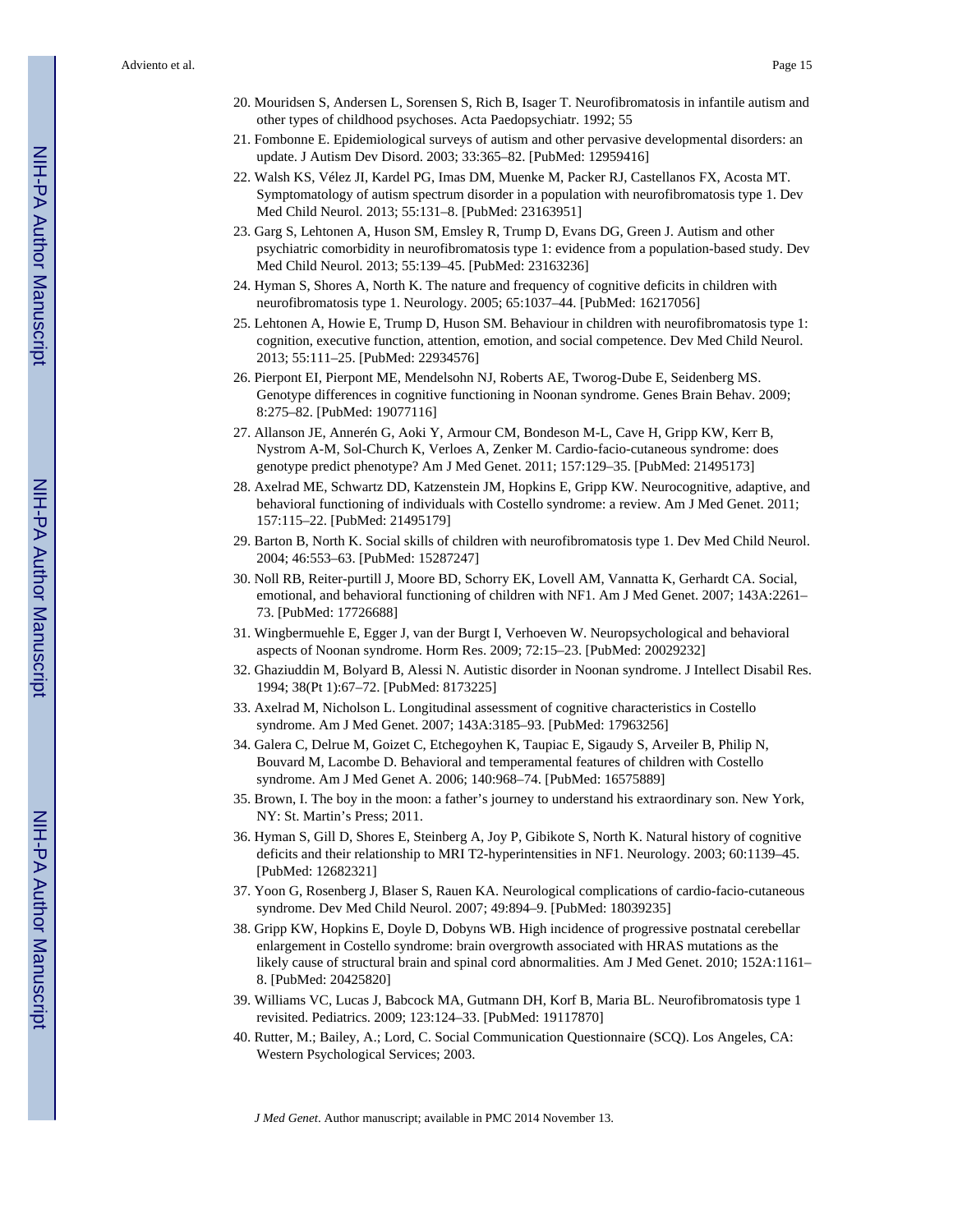- 41. Charman T, Baird G, Simonoff E. Efficacy of three screening instruments in the identification of autistic-spectrum disorders. Br J Psychiatry. 2007; 191:554–9. [PubMed: 18055961]
- 42. Chandler S, Charman T, Baird G, Simonoff E, Loucas T, Meldrum D, Scott M, Pickles A. Validation of the social communication questionnaire in a population cohort of children with autism spectrum disorders. J Am Acad Child Adolesc Psychiatry. 2007; 46:1324–32. [PubMed: 17885574]
- 43. Van der Meer JMJ, Oerlemans AM, van Steijn DJ, Lappenschaar MGA, de Sonneville LMJ, Buitelaar JK, Rommelse NNJ. Are autism spectrum disorder and attention-deficit/hyperactivity disorder different manifestations of one overarching disorder? Cognitive and symptom evidence from a clinical and population-based sample. J Am Acad Child Adolesc Psychiatry. 2012; 51:1160–72.e3. [PubMed: 23101742]
- 44. Martin J, Hamshere ML, O'Donovan MC, Rutter M, Thapar A. Factor structure of autistic traits in children with ADHD. J Autism Dev Disord. 2013 (Epub ahead of print).
- 45. Constantino J, Przybeck T, Friesen D, Todd R. Reciprocal social behavior in children with and without pervasive developmental disorders. J Dev Behav Pediatr. 2000; 21:2–11. [PubMed: 10706343]
- 46. Constantino, J.; Gruber, C. The social responsiveness scale manual. Los Angeles, CA: Western Psychological Services; 2005.
- 47. Constantino J, Lajonchere C, Lutz M, Gray T, Abbacchi A, McKenna K, Singh D, Todd RD. Autistic social impairment in the siblings of children with pervasive developmental disorders. Am J Psychiatry. 2006; 163:294–6. [PubMed: 16449484]
- 48. Constantino JN, Zhang Y, Frazier T, Abbacchi AM, Law P. Sibling recurrence and the genetic epidemiology of autism. Am J Psychiatry. 2010; 167:1349–56. [PubMed: 20889652]
- 49. Constantino JN, Hudziak JJ, Todd RD. Deficits in reciprocal social behavior in male twins: evidence for a genetically independent domain of psychopathology. J Am Acad Child Adolesc Psychiatry. 2003; 42:458–67. [PubMed: 12649633]
- 50. Constantino JN, Davis SA, Todd RD, Schindler MK, Gross MM, Brophy SL, Metzger LM, Shoushtari CS, Splinter R, Reich W. Validation of a brief quantitative measure of autistic traits: comparison of the social responsiveness scale with the autism diagnostic interview-revised. J Autism Dev Disord. 2003; 33:427–33. [PubMed: 12959421]
- 51. Constantino JN, Todd RD. Intergenerational transmission of subthreshold autistic traits in the general population. Biol Psychiatry. 2005; 57:655–60. [PubMed: 15780853]
- 52. Bölte S, Poustka F, Constantino JN. Assessing autistic traits: cross-cultural validation of the social responsiveness scale (SRS). Autism Res. 2008; 1:354–63. [PubMed: 19360690]
- 53. Reiersen AM, Constantino JN, Volk HE, Todd RD. Autistic traits in a population-based ADHD twin sample. J Child Psychol Psychiatry. 2007; 48:464–72. [PubMed: 17501727]
- 54. Wechsler, D. Wechsler abbreviated scale of intelligence. Pearson; 1999.
- 55. Wechsler, D. Wechsler intelligence scale for children-fourth edition. Pearson Psychological Corporation; 2003.
- 56. Lord C, Risi S, Lambrecht L, Cook E, Leventhal B, DiLavore P, Pickles A, Rutter M. The autism diagnostic observation schedule-generic: a standard measure of social and communication deficits associated with the spectrum of autism. J Autism Dev Disord. 2000; 30:205–23. [PubMed: 11055457]
- 57. Bastiaansen JA, Meffert H, Hein S, Huizinga P, Ketelaars C, Pijnenborg M, Bartels A, Minderaa R, Keysers C, de Bildt A. Diagnosing autism spectrum disorders in adults: the use of Autism Diagnostic Observation Schedule (ADOS) module 4. J Autism Dev Disord. 2011; 41:1256–66. [PubMed: 21153873]
- 58. De Bildt A, Sytema S, Ketelaars C, Kraijer D, Mulder E, Volkmar F, Minderaa R. Interrelationship between Autism Diagnostic Observation Schedule-Generic (ADOS-G), Autism Diagnostic Interview-Revised (ADI-R), and the Diagnostic and Statistical Manual of Mental Disorders (DSM-IV-TR) classification in children and adolescents with menta. J Autism Dev Disord. 2004; 34:129– 37. [PubMed: 15162932]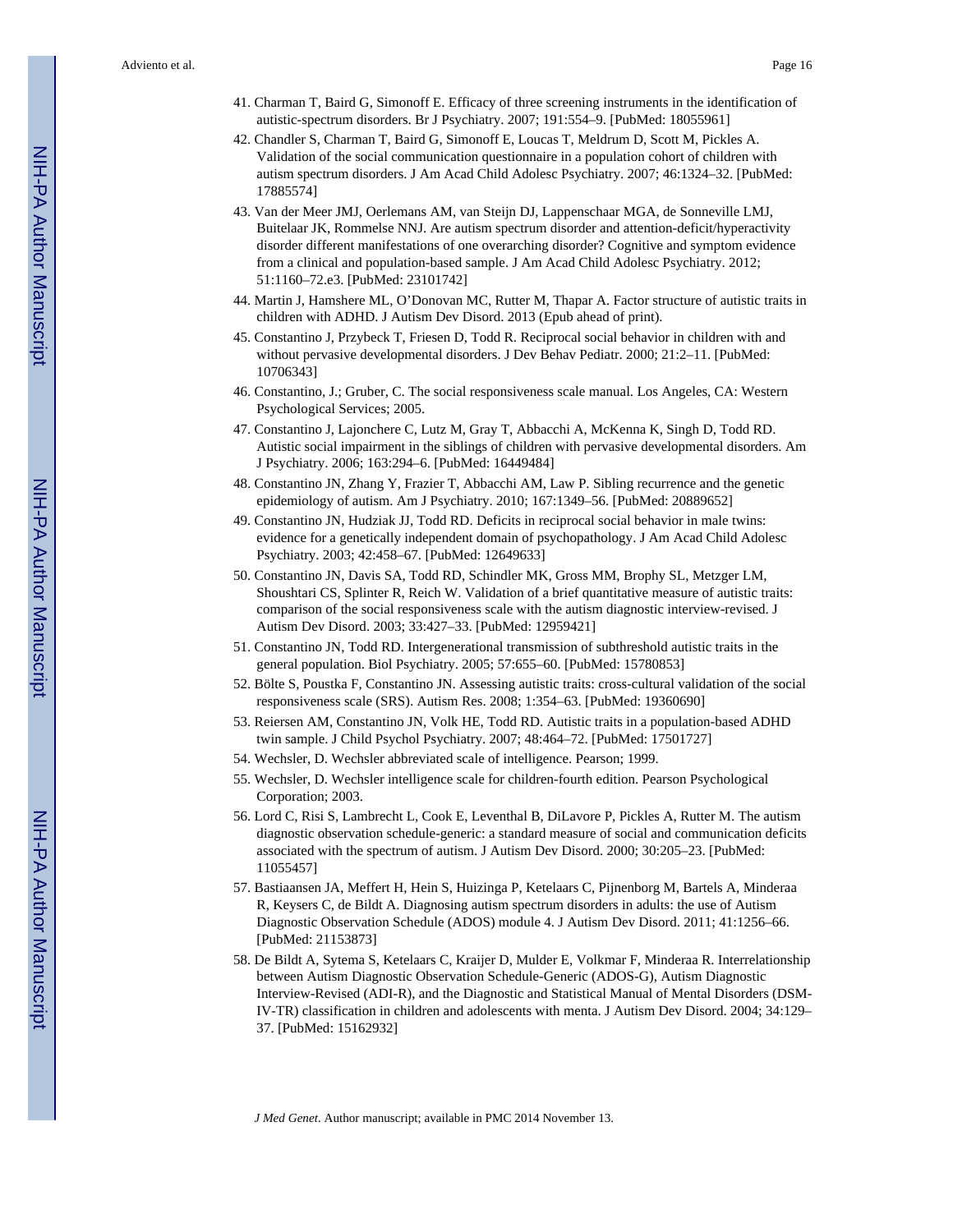- 59. Gray KM, Tonge BJ, Sweeney DJ. Using the autism diagnostic interview-revised and the autism diagnostic observation schedule with young children with developmental delay: evaluating diagnostic validity. J Autism Dev Disord. 2008; 38:657–67. [PubMed: 17690967]
- 60. Papanikolaou K, Paliokosta E, Houliaras G, Vgenopoulou S, Giouroukou E, Pehlivanidis A, Tomaras V, Tsiantis I. Using the autism diagnostic interview-revised and the autism diagnostic observation schedule-generic for the diagnosis of autism spectrum disorders in a Greek sample with a wide range of intellectual abilities. J Autism Dev Disord. 2009; 39:414–20. [PubMed: 18752062]
- 61. Lord C, Rutter M, Couteur A. Autism Diagnostic interview-revised: a revised version of a diagnostic interview for caregivers of individuals with possible pervasive developmental disorders. J Autism Dev Disord. 1994; 24:659–85. [PubMed: 7814313]
- 62. Kim S, Lord C. Combining information from multiple sources for the diagnosis of autism spectrum disorders for toddlers and young preschoolers from 12 to 47 months of age. J Child Psychol Psychiatry. 2012; 53:143–51. [PubMed: 21883205]
- 63. Sparrow, S.; Cicchetti, D.; Balla, D. Vineland-II: Vineland Adaptive Behavior Scales, Second Edition. Survey Forms Manual. Pearson; 2005.
- 64. Burack J, Volkmar F. Development of low- and high-functioning autistic children. J Child Psychol Psychiatry. 1992; 33:607–16. [PubMed: 1374418]
- 65. Liss M, Fein D, Allen D, Dunn M, Feinstein C, Morris R, Waterhouse L, Rapin I. Executive functioning in high-functioning children with autism. J Child Psychol Psychiatry. 2001; 42:261– 70. [PubMed: 11280422]
- 66. Kraijer D. Review of adaptive behavior studies in mentally retarded persons with autism/pervasive developmental disorder. J Autism Dev Disord. 2000; 30:39–47. [PubMed: 10819119]
- 67. R: A language and environment for statistical computing. 2012.<http://www.r-project.org/>
- 68. Dray S, Dufour AB. The ade4 package: implementing the duality diagram for ecologists. J Stat Software. 2007; 22:1–20.
- 69. Moreno-De-Luca A, Myers S, Challman T, Moreno-De-Luca D, Evans D, Ledbetter D. Developmental brain dysfunction: revival and expansion of old concepts based on new genetic evidence. Lancet Neurol. 2013; 12:406–14. [PubMed: 23518333]
- 70. Fombonne E, Arthur Shores E, North KN. Epidemiology of pervasive developmental disorders. Pediatric Res. 2009; 65:591–8.
- 71. Hyman SL, Arthur Shores E, North KN. Learning disabilities in children with neurofibromatosis type 1: subtypes, cognitive profile, and attention-deficit/hyperactivity disorder. Dev Med Child Neurol. 2006; 48:973–7. [PubMed: 17109785]
- 72. Duvall JA, Lu A, Cantor RM, Todd RD, Constantino JN, Geschwind DH. A quantitative trait locus analysis of social responsiveness in multiplex autism families. Am J Psychiatry. 2007; 164:656– 62. [PubMed: 17403980]
- 73. Tidymann WE, Rauen KA. Noonan, Costello and cardio-facio-cutaneous syndromes: dysregulation of the Ras-MAPK pathway. Expert Rev Mol Med. 2008; 10:1–16.
- 74. Tidyman WE, Rauen KA. The RASopathies: developmental syndromes of Ras/MAPK pathway dysregulation. Curr Opin Genet Dev. 2009; 19:230–6. [PubMed: 19467855]
- 75. Cordeddu V, Di Schiavi E, Pennacchio LA, Ma'ayan A, Sarkozy A, Fodale V, Cecchetti S, Cardinale A, Martin J, Schackwitz W, Lipzen A, Zampino G, Mazzanti L, Digilio MC, Martinelli S, Flex E, Lepri F, Bartholdi D, Kutsche K, Ferrero GB, Anichini C, Selicorni A, Rossi C, Tenconi R, Zenker M, Merlo D, Dallapiccola B, Iyengar R, Bazzicalupo P, Gelb BD, Tartaglia M. Mutation of SHOC2 promotes aberrant protein N-myristoylation and causes Noonan-like syndrome with loose anagen hair. Nat Genet. 2009; 41:1022–6. [PubMed: 19684605]
- 76. Martinelli S, De Luca A, Stellacci E, Rossi C, Checquolo S, Lepri F, Caputo V, Silvano M, Buscherini F, Consoli F, Ferrara G, Digilio MC, Cavaliere ML, Van Hagen JM, Zampino G, van der Burgt I, Ferrero GB, Mazzanti L, Screpanti I, Yntema HG, Nillesen WM, Savarirayan R, Zenker M, Dallapiccola B, Gelb BD, Tartaglia M. Heterozygous germline mutations in the CBL tumor-suppressor gene cause a Noonan syndrome-like phenotype. Am J Med Genet. 2010; 87:250–7.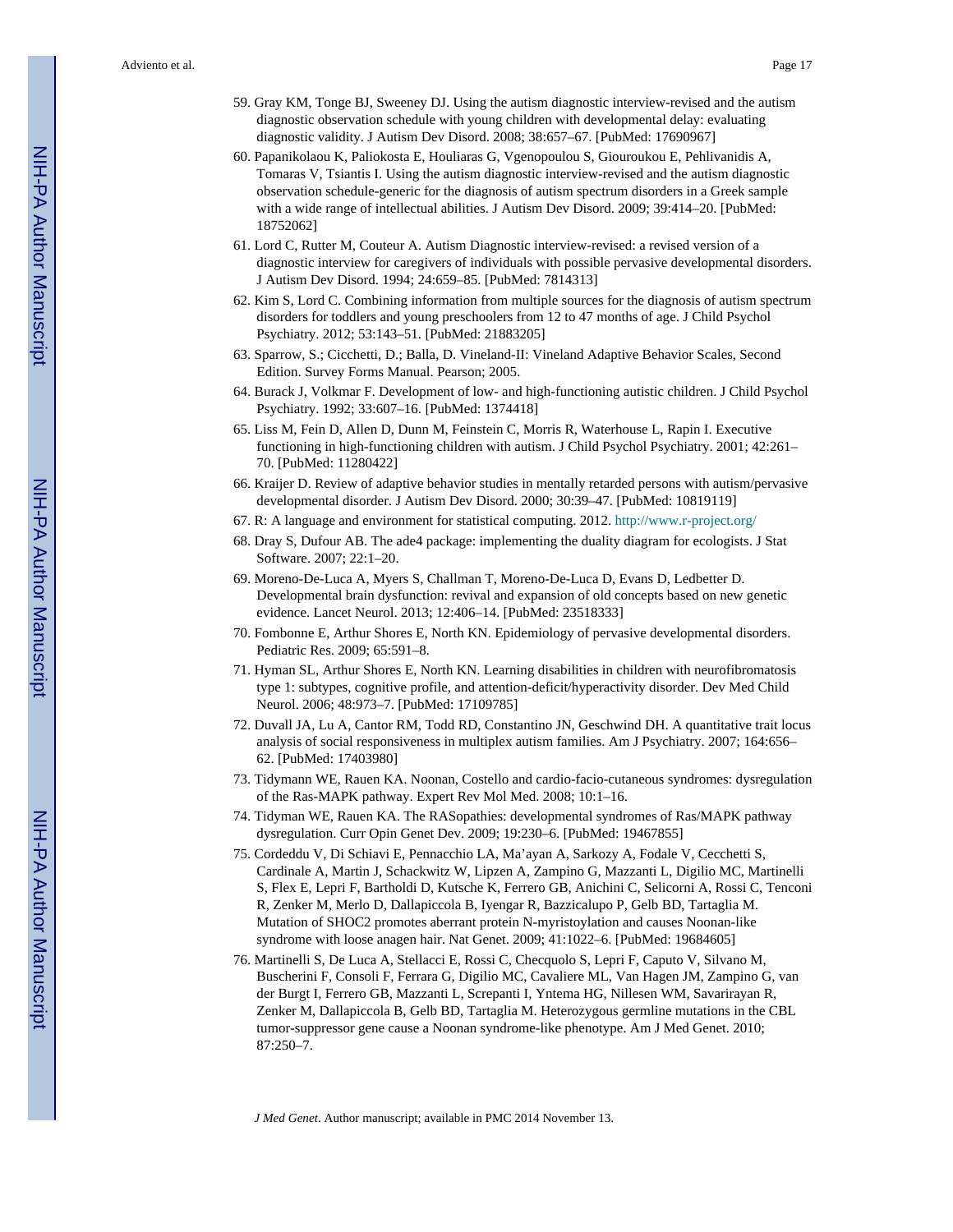- 77. Cirstea IC, Kutsche K, Dvorsky R, Gremer L, Carta C, Horn D, Roberts AE, Lepri F, Merbitz-Zahradnik T, Konig R, Kratz CP, Pantaleoni F, Dentici ML, Joshi VA, Kucherlapati RS, Mazzanti L, Mundlos S, Patton MA, Silengo MC, Rossi C, Zampino G, Digilio C, Stuppia L, Seemanova E, Pennacchio LA, Gelb BD, Dallapiccola B, Wittinghofer A, Ahmadian MR, Tartaglia M, Zenker M. A restricted spectrum of NRAS mutations causes Noonan syndrome. Nat Genet. 2010; 42:27– 9. [PubMed: 19966803]
- 78. Nava C, Hanna N, Michot C, Pereira S, Pouvreau N, Niihori T, Aoki Y, Matsubara Y, Arveiler B, Lacombe D, Pasmant E, Parfait B, Baumann C, Héron D, Sigaudy S, Toutain A, Rio M, Goldenberg A, Leheup B, Verloes A, Cavé H. Cardio-facio-cutaneous and Noonan syndromes due to mutations in the RAS/MAPK signalling pathway: genotype-phenotype relationships and overlap with Costello syndrome. J Med Genet. 2007; 44:763–71. [PubMed: 17704260]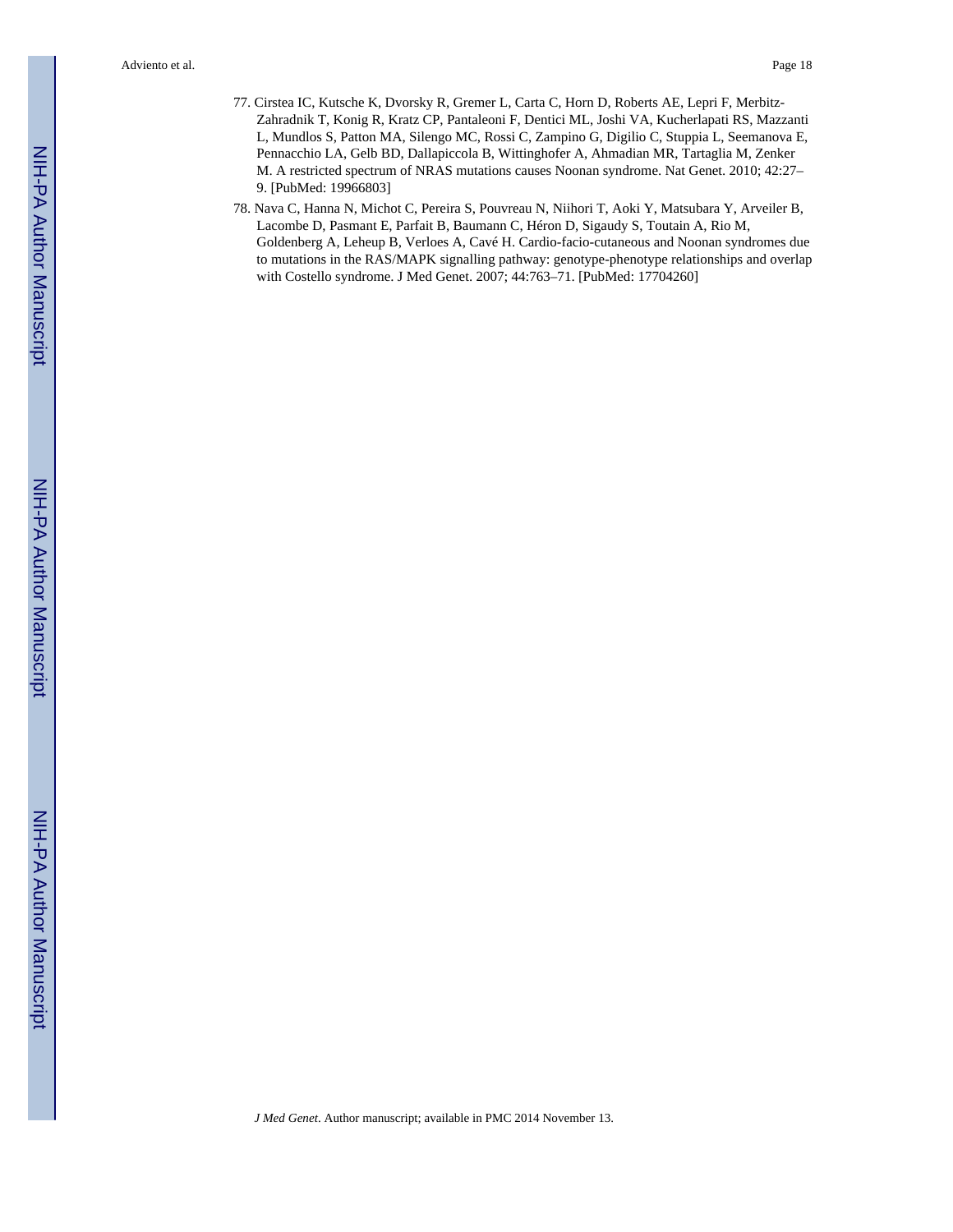

#### **Figure 1.**

Social Communication Questionnaire (SCQ) in the RASopathies. Percentage of subjects with SCQ scores of 15 for individuals with an idiopathic autism spectrum disorder (n=133), unaffected siblings of RASopathy probands (n=117), neurofibromatosis type 1 (NF1) (n=66), Noonan syndrome (NS) (n=48), Costello syndrome (CS) (n=43), and cardiofacio-cutaneous syndrome (CFC) (n=54). One-tailed Fisher's Exact test p values were calculated as indicated.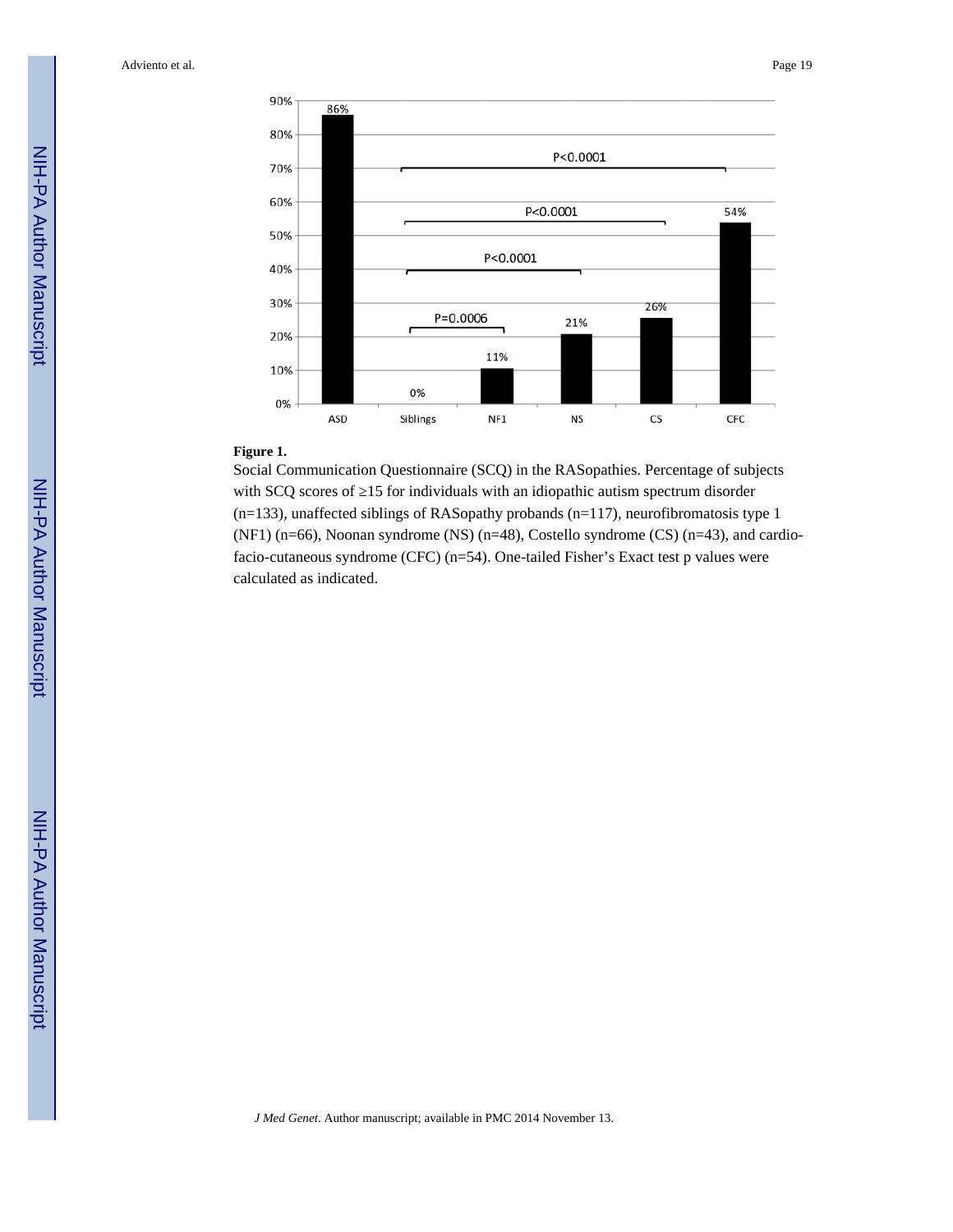

#### **Figure 2.**

Social Responsiveness Scale (SRS) in the RASopathies. Histograms depicting the distributions of transformed SRS scores for idiopathic autism spectrum disorders (ASDs), unaffected siblings of RASopathy probands, and (A) neurofibromatosis type 1 (NF1), (B) Costello syndrome (CS), (C) Noonan syndrome (NS), and (D) cardio-facio-cutaneous syndrome (CFC). Distributions are given as the percentage of individuals who scored within each bin range. One-tailed p values from a Student t test comparing average T-scores of RASopathy subjects, idiopathic ASD subjects, and unaffected siblings of RASopathy probands are indicated.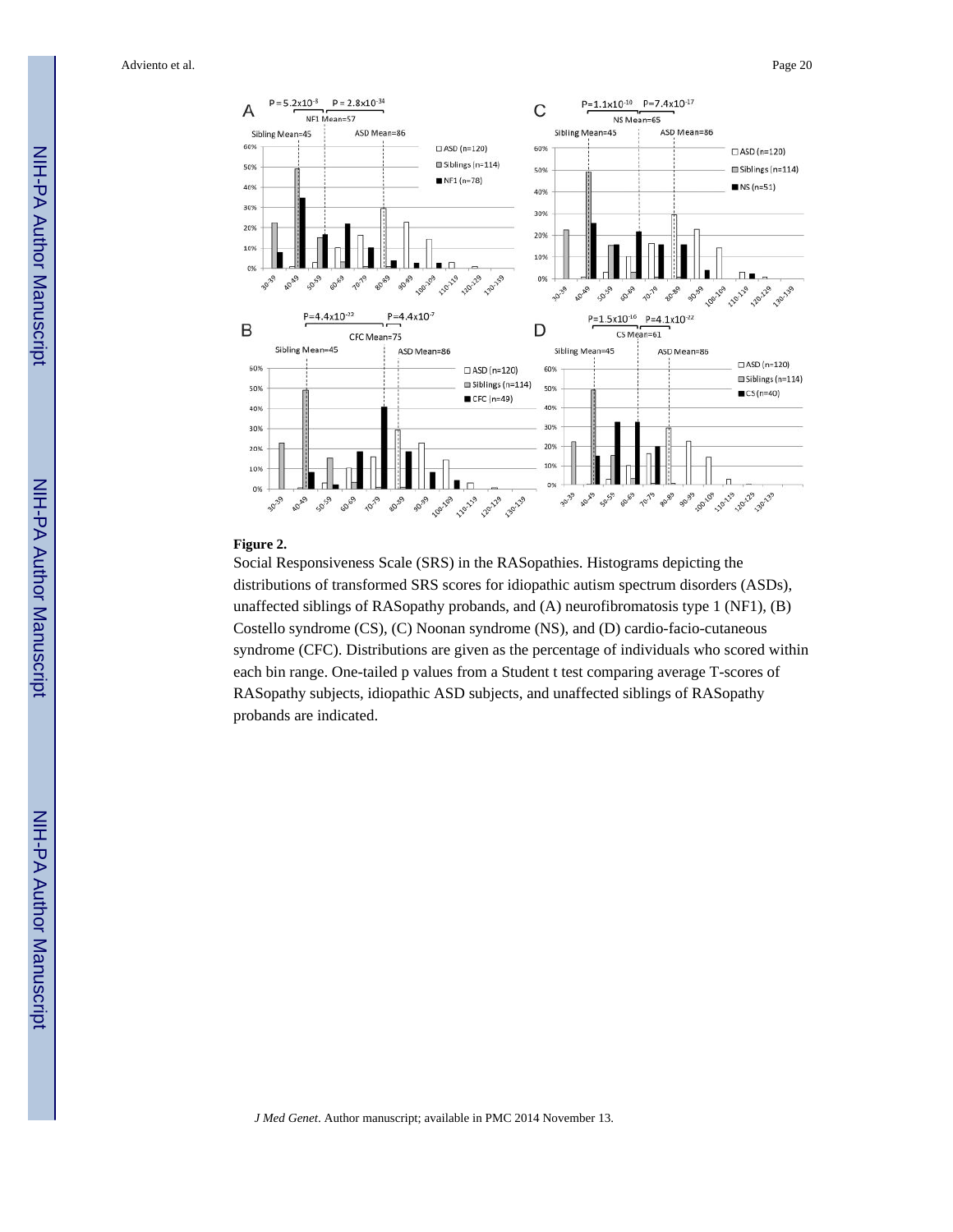

#### **Figure 3.**

Social Responsiveness Scale (SRS) Subscale Scores in autism spectrum disorders (ASDs) vs RASopathies. Average transformed scores in SRS subscales for all RASopathy (7 neurofibromatosis, 10 Costello syndrome, 10 Noonan syndrome, 27 cardio-facio-cutaneous syndrome) and idiopathic ASD subjects with a Social Communication Questionnaire score of 15 or higher. Error bars depict the SD.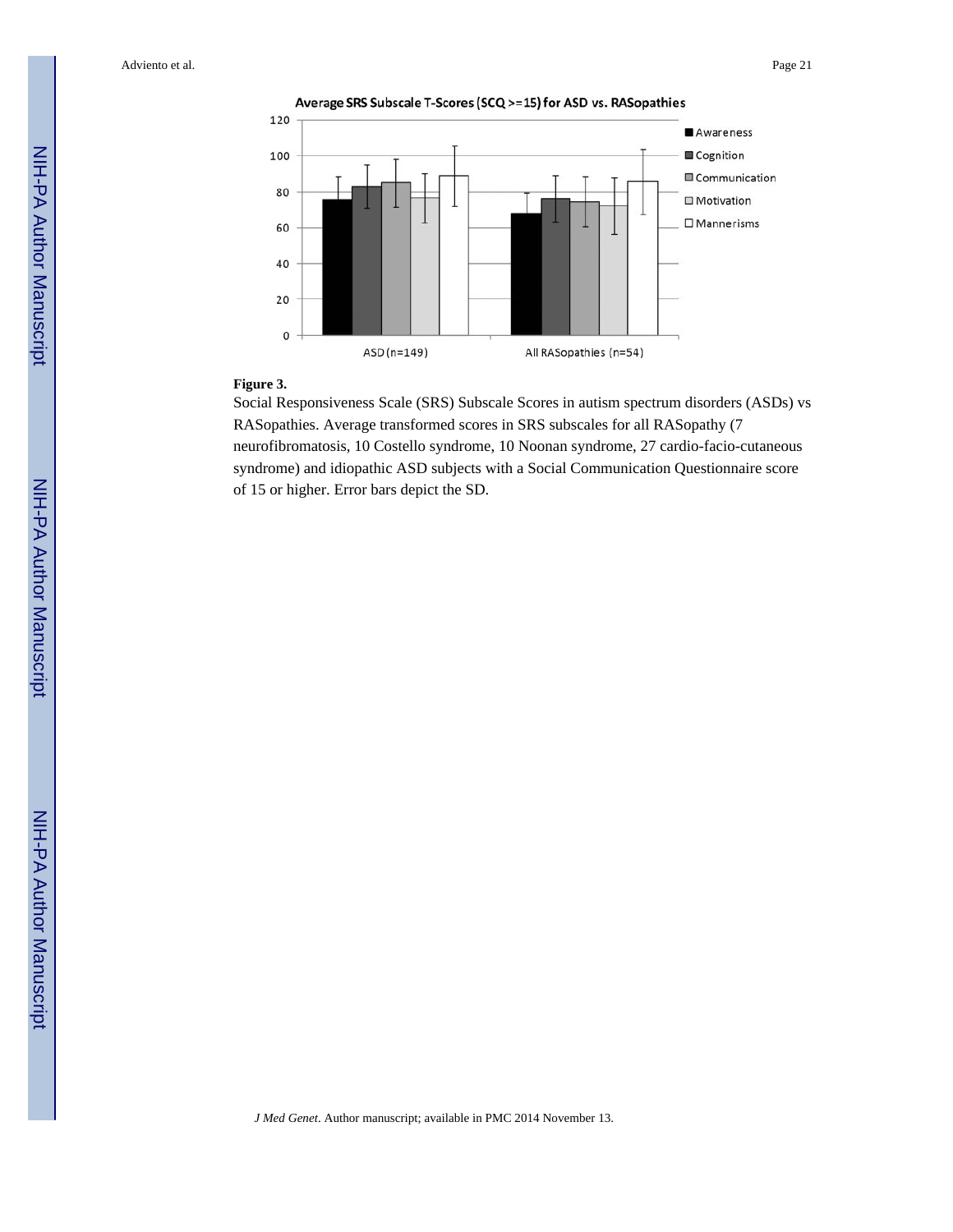

## **Figure 4.**

Principal Components Analysis (PCA) on Social Responsiveness Scale (SRS) Subscales in autism spectrum disorders (ASDs) versus RASopathies. The first two components of a Principal Components Analysis of the five SRS subscale scores for RASopathy and ASD subjects.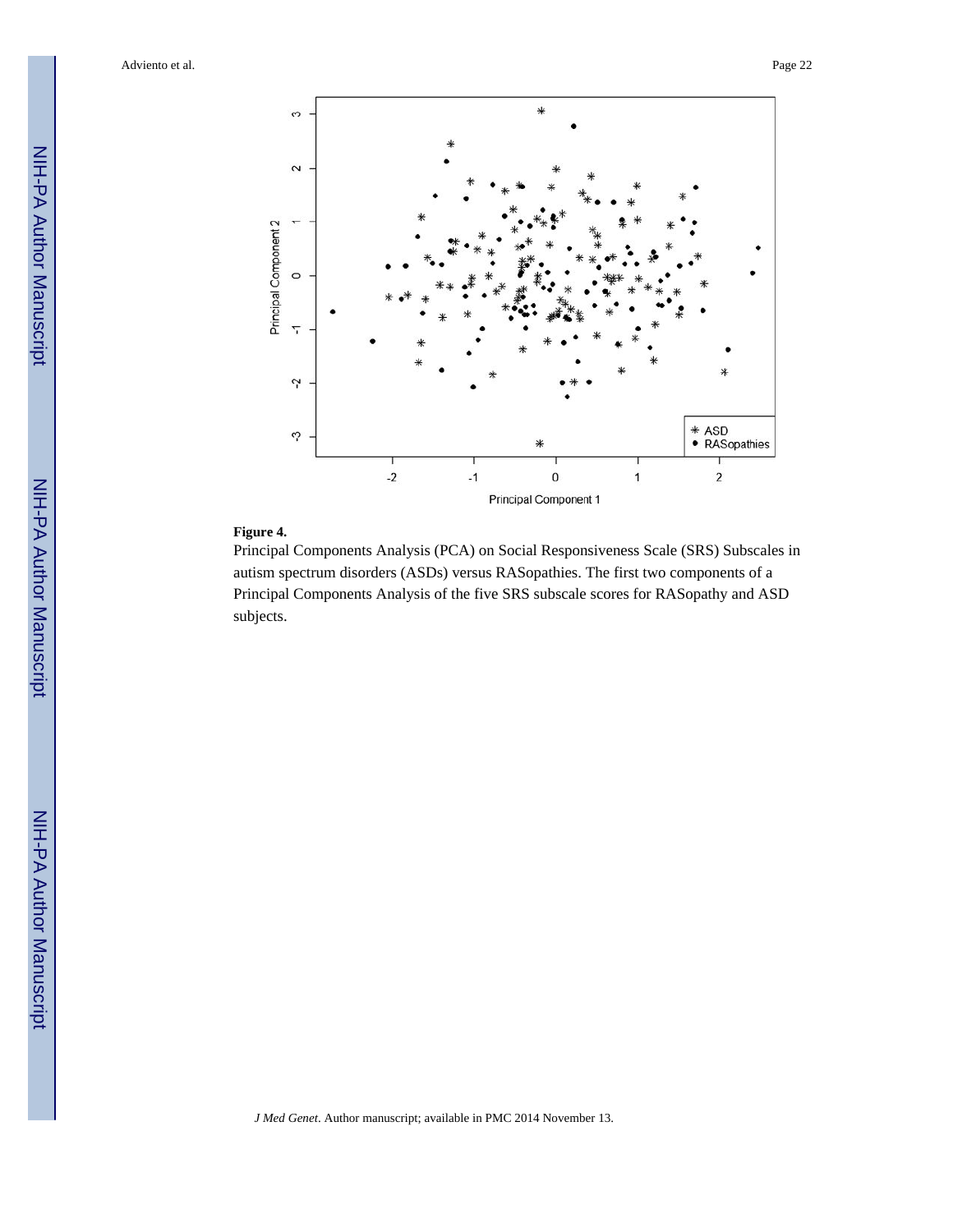#### **Table 1**

#### Four RASopathies of the study population

| <b>RASopathy</b>                | <b>Estimated</b><br>prevalence | Gene                                 | Protein type                             | <b>Protein function</b>                                                                                                                     |
|---------------------------------|--------------------------------|--------------------------------------|------------------------------------------|---------------------------------------------------------------------------------------------------------------------------------------------|
| Neurofibromatosis type 1        | 1/3000                         | NF1                                  | GTPase-activating protein (GAP)          | Inhibits Ras activity                                                                                                                       |
| Noonan syndrome                 | 1/2500                         | PTPN11                               | Protein tyrosine phosphatase             | In its active form, increases<br>downstream Ras activity                                                                                    |
|                                 |                                | SOS1                                 | Guanine-nucleotide-exchange factor (GEF) | Modulates Ras activity by<br>controlling the transition<br>between GDP-bound<br>(inactive) and GTP-bound<br>(active) states of Ras proteins |
|                                 |                                | <b>KRAS</b><br>$NRAS^*$              | <b>GTPases</b>                           | Activates Raf by recruiting<br>to the cell membrane                                                                                         |
|                                 |                                | <b>RAF1/CRAF</b><br><b>BRAF</b>      | Kinases                                  | Activates MEK1 and/or<br>MEK <sub>2</sub>                                                                                                   |
|                                 |                                | $MEKI^{\dagger}$<br>$MEK2^{\dagger}$ | <b>Kinases</b>                           | Activates ERK1 and/or<br>ERK <sub>2</sub>                                                                                                   |
|                                 |                                | $\ensuremath{\mathit{CBL}}^*$        | E3 ubiquitin ligase                      | Inhibits Ras activity by<br>targeting phosphorylated<br>substrates for proteasome<br>degradation                                            |
|                                 |                                | $SHOC2$ <sup>*</sup>                 | Scaffolding protein                      | Promotes Ras-Raf<br>association to positively<br>enhance downstream<br>activation                                                           |
| Costello syndrome               | Unknown <sup>#</sup>           | <b>HRAS</b>                          | <b>GTPase</b>                            | Activates Raf by recruiting<br>to the cell membrane                                                                                         |
| Cardio-facio-cutaneous syndrome | Unknown <sup>#</sup>           | <b>KRAS</b>                          | <b>GTPase</b>                            | Activates Raf by recruiting<br>to the cell membrane                                                                                         |
|                                 |                                | <b>BRAF</b>                          | Kinase                                   | Activates MEK1 and/or<br>MEK <sub>2</sub>                                                                                                   |
|                                 |                                | <b>MEK1</b><br>MEK <sub>2</sub>      | <b>Kinases</b>                           | Activates ERK1 and/or<br>ERK <sub>2</sub>                                                                                                   |

For each of the four RASopathies included, the estimated prevalence and the names and functions of genes and proteins implicated in each syndrome.7374

*\** Recently identified mutations.75–77

*†* Rarely associated with NS.78

*‡* Prevalence estimated to be hundreds worldwide.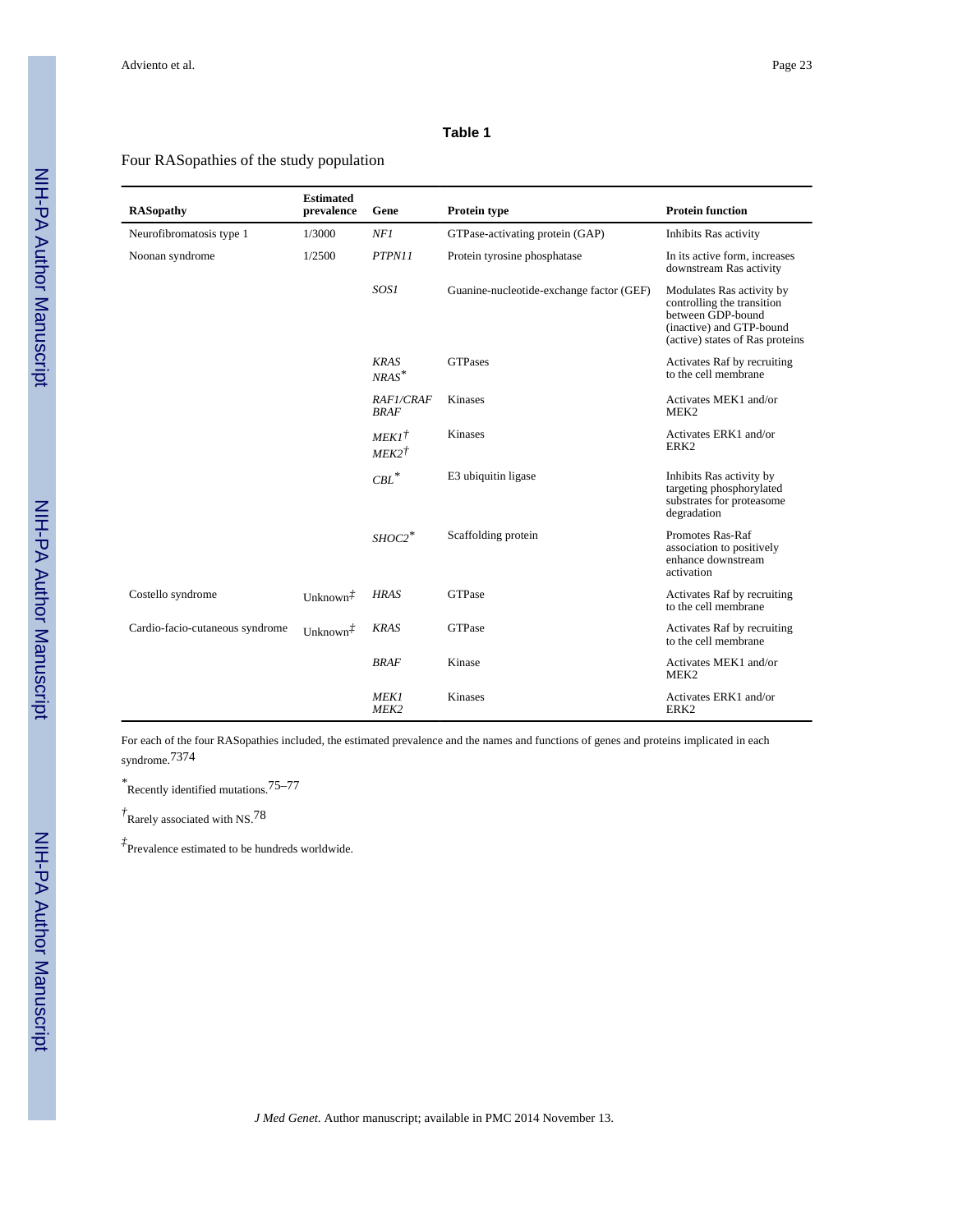# **Table 2**

Above-threshold SCQ scores in male and female RASopathy subjects and healthy siblings Above-threshold SCQ scores in male and female RASopathy subjects and healthy siblings

|                         |       |               | Males/females Males with SCQ 15 (%) Females with SCQ 15 (%) OR $p$ Value |     |            |
|-------------------------|-------|---------------|--------------------------------------------------------------------------|-----|------------|
| All RASopathies 102/109 |       | 39 (38)       | 18(17)                                                                   |     | 3.1 0.0003 |
| Ę                       | 26/40 | 7(27)         | $\frac{1}{2}$                                                            | I   | 0.0008     |
|                         | 22/21 | 8(36)         | 3(14)                                                                    | 3.4 | 0.095      |
| XS                      | 26/22 | 6(23)         | 4(18)                                                                    |     | 0.48       |
| CFC                     | 28/26 | 18 (64)       | 11(42)                                                                   | 2.5 | 0.0891     |
| Siblings                | 66/51 | $\frac{6}{3}$ | $\frac{6}{3}$                                                            | l   |            |

tio showing male compared with female prevalence. One-tailed Fisher's Exact test p values are calculated as shown. values are calculated as shown.

CFC, cardio-facio-cutaneous syndrome; CS, Costello syndrome; NF1, neurofibromatosis type 1; NS, Noonan syndrome; SCQ, Social Communication Questionnaire. CFC, cardio-facio-cutaneous syndrome; CS, Costello syndrome; NF1, neurofibromatosis type 1; NS, Noonan syndrome; SCQ, Social Communication Questionnaire.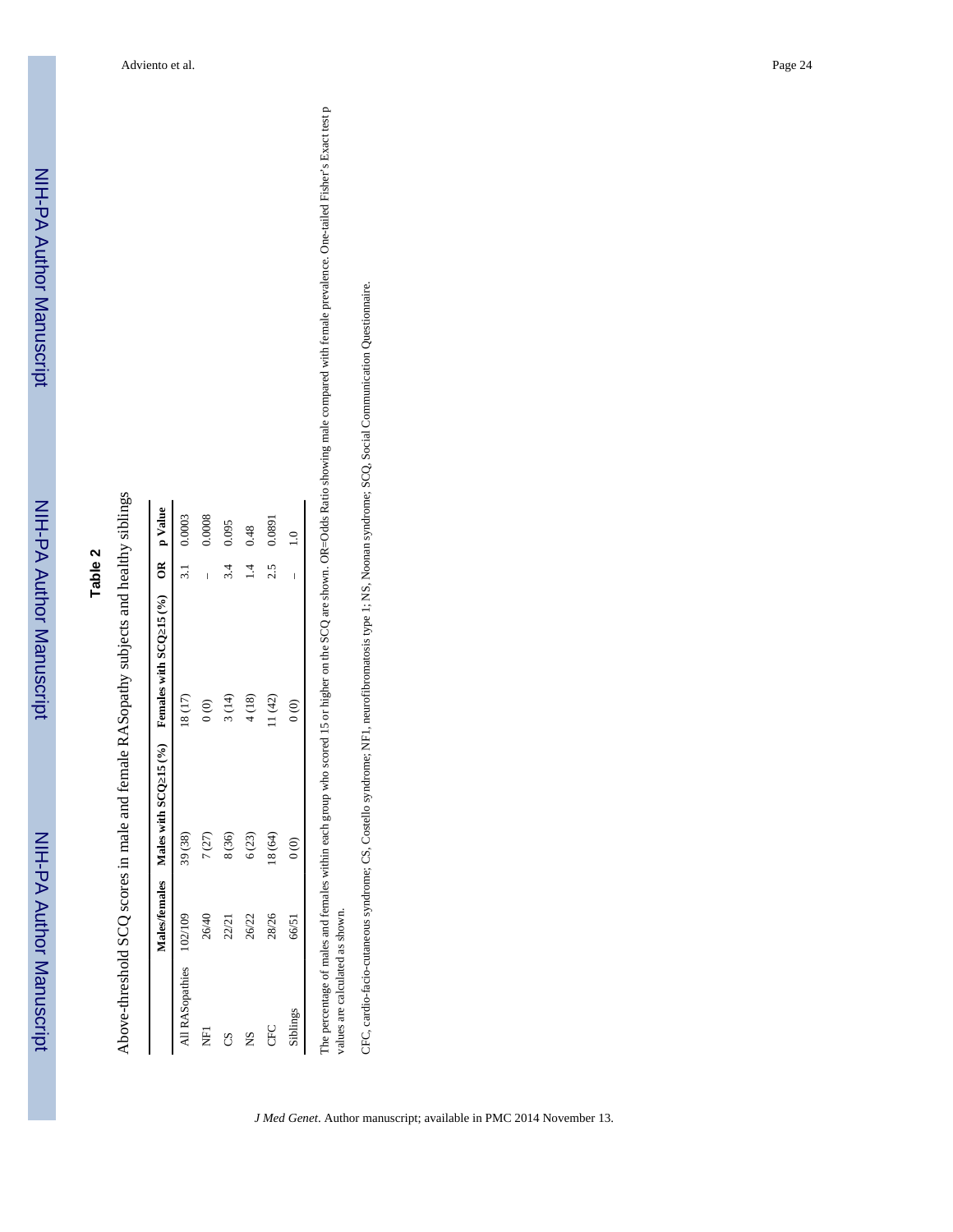NIH-PA Author ManuscriptNIH-PA Author Manuscript

NIH-PA Author Manuscript

NIH-PA Author Manuscript

**Table 3**

Participant visit outcomes Participant visit outcomes

| Gender                                                                        | A<br>Female   | B<br>Female    | $C$ $\frac{1}{2}$         | Male<br>$\blacksquare$      | E<br>Female                 | Male<br>$\mathbf{r}$ | $G$ $\frac{1}{2}$ |
|-------------------------------------------------------------------------------|---------------|----------------|---------------------------|-----------------------------|-----------------------------|----------------------|-------------------|
| RASopathy                                                                     | E             | E              | Ę                         | E                           | SS                          | <b>B</b>             | SN                |
| SCQ                                                                           | $\mathcal{L}$ | $\overline{4}$ | $32*$                     | $17^{\,*}$                  | $\circ$                     | 24                   | $\circ$           |
| <b>SRS</b>                                                                    | 46            | $73*$          | 108 <sup>7</sup>          | $92^{\dagger}$              | 797                         | $87^{\dagger}$       | *<br>J            |
| $\mathbf{Q}$                                                                  |               |                |                           |                             |                             |                      |                   |
| Verbal                                                                        | $\frac{8}{2}$ | $40^+$         | $57\ddot{t}$              | 135                         | 55 <sup>†</sup>             | $\overline{7}$       | 100               |
| Performance                                                                   | 102           | $67\ddot{t}$   | $67\overset{+}{\tilde{}}$ | 98                          | $59+$                       | $65^{+}$             | 142               |
| Full IQ                                                                       | 109           | 667            | $59\ddot{t}$              | 117                         | 54‡                         | $\sharp$             | 122               |
| Vineland-II                                                                   |               |                |                           |                             |                             |                      |                   |
| Communication                                                                 |               |                | $67\overset{8}{\text{S}}$ | 77                          | $80\,$                      | 36 <sup>8</sup>      | 106               |
| Daily living skills                                                           |               |                | 598                       | 638                         | 478                         | 21                   | 50                |
| Socialisation                                                                 |               |                | $50\overset{8}{\text{S}}$ | 578                         | $67\overset{8}{\text{}}$    | $\sqrt[3]{100}$      | 108               |
| <b>ADOS</b>                                                                   |               |                |                           |                             |                             |                      |                   |
| Communication                                                                 |               | ⊂              | $\overline{5}$            | $z^*$                       | $\stackrel{*}{\rightarrow}$ | $\ddot{4}$           |                   |
| Reciprocal social interaction                                                 |               |                | $12^{\dagger}$            | $6^{\dagger}$               | $15^{\dagger}$              | $\mathbb{H}$         | $\mathbf{\sim}$   |
| Imagination/creativity                                                        | $\circ$       | 0              |                           |                             | $\mathbf{\Omega}$           |                      |                   |
| Restricted, repetitive behaviors                                              | ∊             | ∊              | $\mathcal{L}$             |                             | $\circ$                     |                      | ⊂                 |
| ADOS classification                                                           | Non-ASD       | Non-ASD        | Autism                    | ASD                         | Autism                      | Autism               | Non-ASD           |
| ADI-R                                                                         |               |                |                           |                             |                             |                      |                   |
| Reciprocal social interaction                                                 | ⊂             |                | $29^{\dagger}$            | $18^{\ensuremath{\dagger}}$ | $18^{\dagger}$              | $21^{\dagger}$       | $\mathcal{L}$     |
| Communication                                                                 | $\sim$        |                | $22^{\dagger}$            |                             | Þ                           | İŢİ                  | 4                 |
| Restricted, repetitive behaviors                                              | $\circ$       | 0              | $\vec{s}$                 | $\mathcal{L}$               | $\vec{s}$                   | $\tau^{\dagger}$     | $\mathcal{L}$     |
| Developmental abnormality                                                     | $\Gamma$      | $\circ$        | $\overline{5}$            | ∱                           | $5^{\dagger}$               | $\vec{s}$            | $\Gamma$          |
| Clinical impression                                                           | Non-ASD       | Social anxiety | Autism                    | Autism spectrum             | Atypical autism             | Autism               | Non-ASD           |
| Scores for ADOS, ADI-R and IQ tests for participants in in-person assessment. |               |                |                           |                             |                             |                      |                   |

*J Med Genet*. Author manuscript; available in PMC 2014 November 13.

*\**

Meets threshold for ASD.